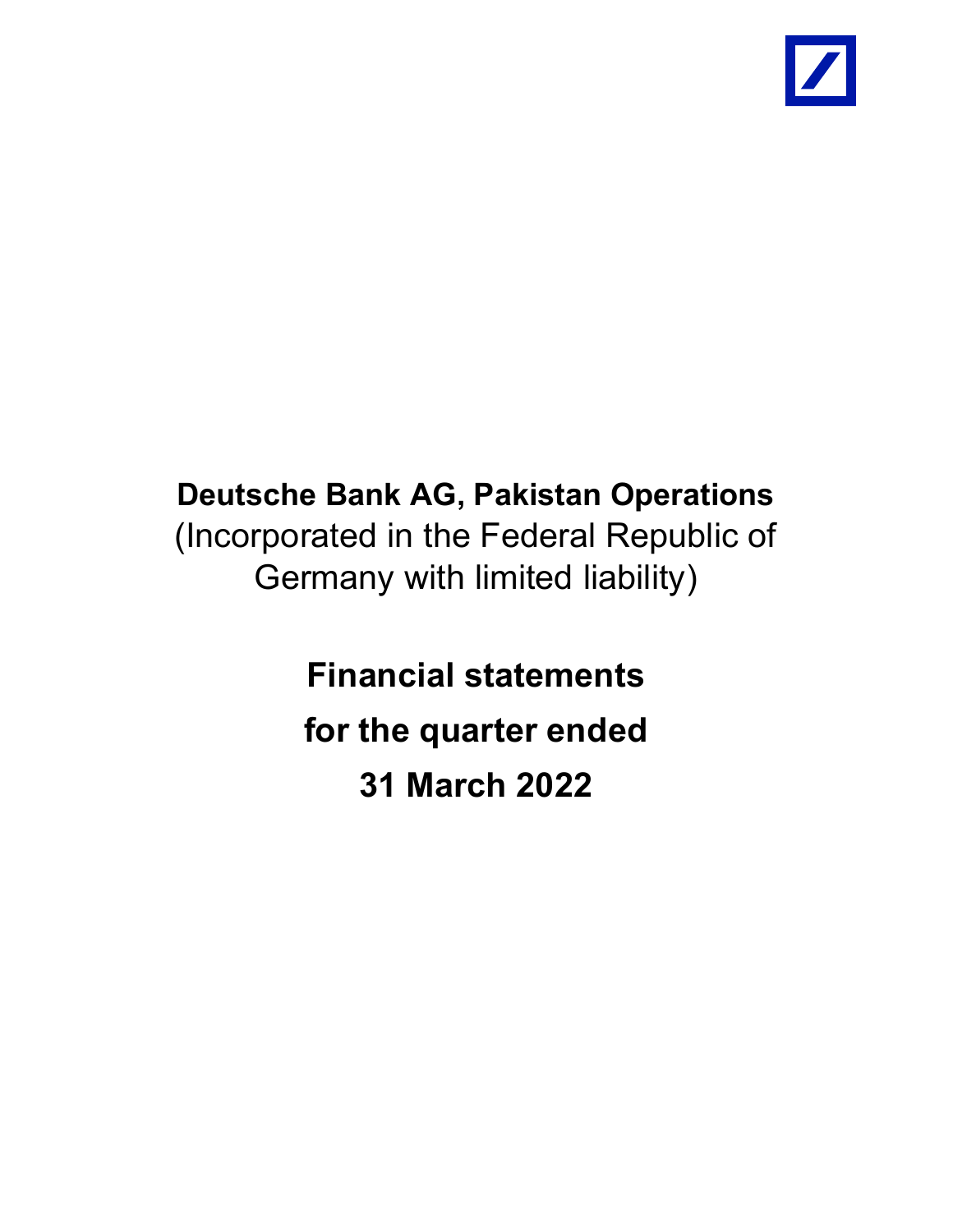*(Incorporated in the Federal Republic of Germany with limited liability)*

### Condensed Interim Statement of Financial Position

*As at 31 March 2022*

|                                                     |                | 31 March                      | 31 December |
|-----------------------------------------------------|----------------|-------------------------------|-------------|
|                                                     |                | 2022                          | 2021        |
|                                                     | Note           | (Un-audited)                  | (Audited)   |
|                                                     |                | ------- Rupees in '000 ------ |             |
| <b>ASSETS</b>                                       |                |                               |             |
| Cash and balances with treasury banks               | 6              | 13,040,093                    | 9,550,738   |
| Balances with other banks                           | $\overline{7}$ | 1,036,261                     | 5,334,868   |
| Lendings to financial institutions                  | 8              |                               | 4,431,289   |
| Investments                                         | 9              | 18,175,647                    | 14,352,092  |
| Advances                                            | 10             | 5,866,720                     | 4,339,519   |
| <b>Fixed assets</b>                                 | 11             | 279,127                       | 277,998     |
| Intangible assets                                   |                |                               |             |
| Deferred tax assets                                 | 12             | 3,224                         | 5,395       |
| Other assets                                        | 13             | 1,494,869                     | 1,573,195   |
|                                                     |                | 39,895,941                    | 39,865,094  |
|                                                     |                |                               |             |
| <b>LIABILITIES</b>                                  |                |                               |             |
| <b>Bills payable</b>                                | 14             | 828,418                       | 775,747     |
| <b>Borrowings</b>                                   | 15             | 32                            | 9,334       |
| Deposits and other accounts                         | 16             | 24,992,167                    | 25,879,216  |
| Liabilities against assets subject to finance lease |                |                               |             |
| Subordinated debt                                   |                |                               |             |
| Deferred tax liabilities                            |                |                               |             |
| Other liabilities                                   | 17             | 4,850,199                     | 4,335,438   |
|                                                     |                | 30,670,816                    | 30,999,735  |
| <b>NET ASSETS</b>                                   |                | 9,225,125                     | 8,865,359   |
|                                                     |                |                               |             |
| <b>REPRESENTED BY</b>                               |                |                               |             |
| Head office capital account                         |                | 6,562,368                     | 6,398,696   |
| Reserves                                            |                |                               |             |
| Surplus/ (Deficit) on revaluation of assets         | 24             | (19, 403)                     | (2,730)     |
| Unremitted profit                                   |                | 2,682,159                     | 2,469,393   |
|                                                     |                | 9,225,125                     | 8,865,359   |
|                                                     |                |                               |             |
| <b>CONTINGENCIES AND COMMITMENTS</b>                | 18             |                               |             |

The annexed notes 1 to 32 form an integral part of these condensed interim financial statements.

**Chief Country Officer Chief Financial Officer Pakistan Pakistan**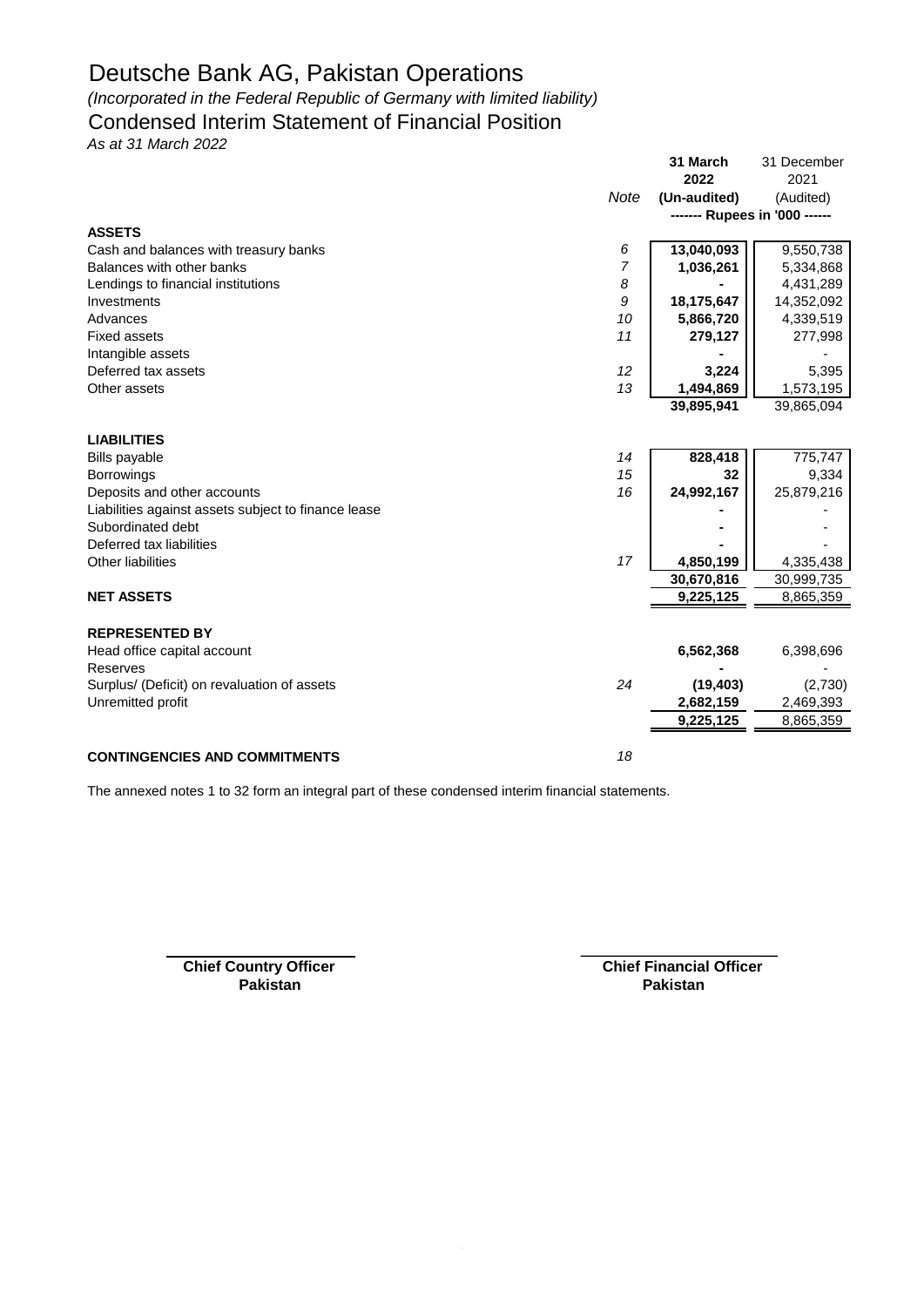*(Incorporated in the Federal Republic of Germany with limited liability)*

Condensed Interim Profit and Loss Account (Un-audited)

*For three months period ended 31 March 2022*

|                                        | Note | Three months<br>period ended<br>31 March<br>2022 | Three months<br>period ended<br>31 March<br>2022 | Three months<br>period ended<br>31 March<br>2021 | Three months<br>period ended<br>31 March<br>2021 |
|----------------------------------------|------|--------------------------------------------------|--------------------------------------------------|--------------------------------------------------|--------------------------------------------------|
|                                        |      |                                                  |                                                  | -- Rupees in '000 --------------------           |                                                  |
| Mark-up / return / interest earned     | 19   | 776,488                                          | 776,488                                          | 616,401                                          | 616,401                                          |
| Mark-up / return / interest expensed   | 20   | 345,710                                          | 345,710                                          | 373,710                                          | 373,710                                          |
| Net mark-up / interest income          |      | 430,778                                          | 430,778                                          | 242,691                                          | 242,691                                          |
| <b>NON MARK-UP / INTEREST INCOME</b>   |      |                                                  |                                                  |                                                  |                                                  |
| Fee and commission income              | 21   | 86,079                                           | 86,079                                           | 84,245                                           | 84,245                                           |
| Dividend income                        |      |                                                  |                                                  |                                                  |                                                  |
| Foreign exchange income                |      | 191,199                                          | 191,199                                          | 217,227                                          | 217,227                                          |
| Income / (loss) from derivatives       |      |                                                  |                                                  |                                                  |                                                  |
| Loss on sale of securities             | 22   | (28, 734)                                        | (28, 734)                                        | (10, 103)                                        | (10, 103)                                        |
| Other income                           | 23   | 730                                              | 730                                              | 7,438                                            | 7,438                                            |
| Total non-markup / interest Income     |      | 249,274                                          | 249,274                                          | 298,807                                          | 298,807                                          |
| <b>Total Income</b>                    |      | 680,052                                          | 680,052                                          | 541,498                                          | 541,498                                          |
| <b>NON MARK-UP / INTEREST EXPENSES</b> |      |                                                  |                                                  |                                                  |                                                  |
| Operating expenses                     | 25   | 293,257                                          | 293,257                                          | 271,207                                          | 271,207                                          |
| Workers Welfare Fund                   |      | 7,736                                            | 7,736                                            | 5,406                                            | 5,406                                            |
| Other charges                          |      |                                                  |                                                  |                                                  |                                                  |
| Total non-markup / interest expenses   |      | 300,993                                          | 300,993                                          | 276,613                                          | 276,613                                          |
| Profit before provisions               |      | 379,059                                          | 379,059                                          | 264,885                                          | 264,885                                          |
| Reversal and write offs - net          |      |                                                  |                                                  |                                                  |                                                  |
| Extra ordinary / unusual items         |      |                                                  |                                                  |                                                  |                                                  |
| <b>PROFIT BEFORE TAXATION</b>          |      | 379,059                                          | 379,059                                          | 264,885                                          | 264,885                                          |
| Taxation                               | 26   | (166, 293)                                       | (166, 293)                                       | (128, 097)                                       | (128,097)                                        |
| <b>PROFIT AFTER TAXATION</b>           |      | 212,766                                          | 212,766                                          | 136,788                                          | 136,788                                          |

The annexed notes 1 to 32 form an integral part of these condensed interim financial statements.

**Chief Country Officer Chief Financial Officer Pakistan Pakistan**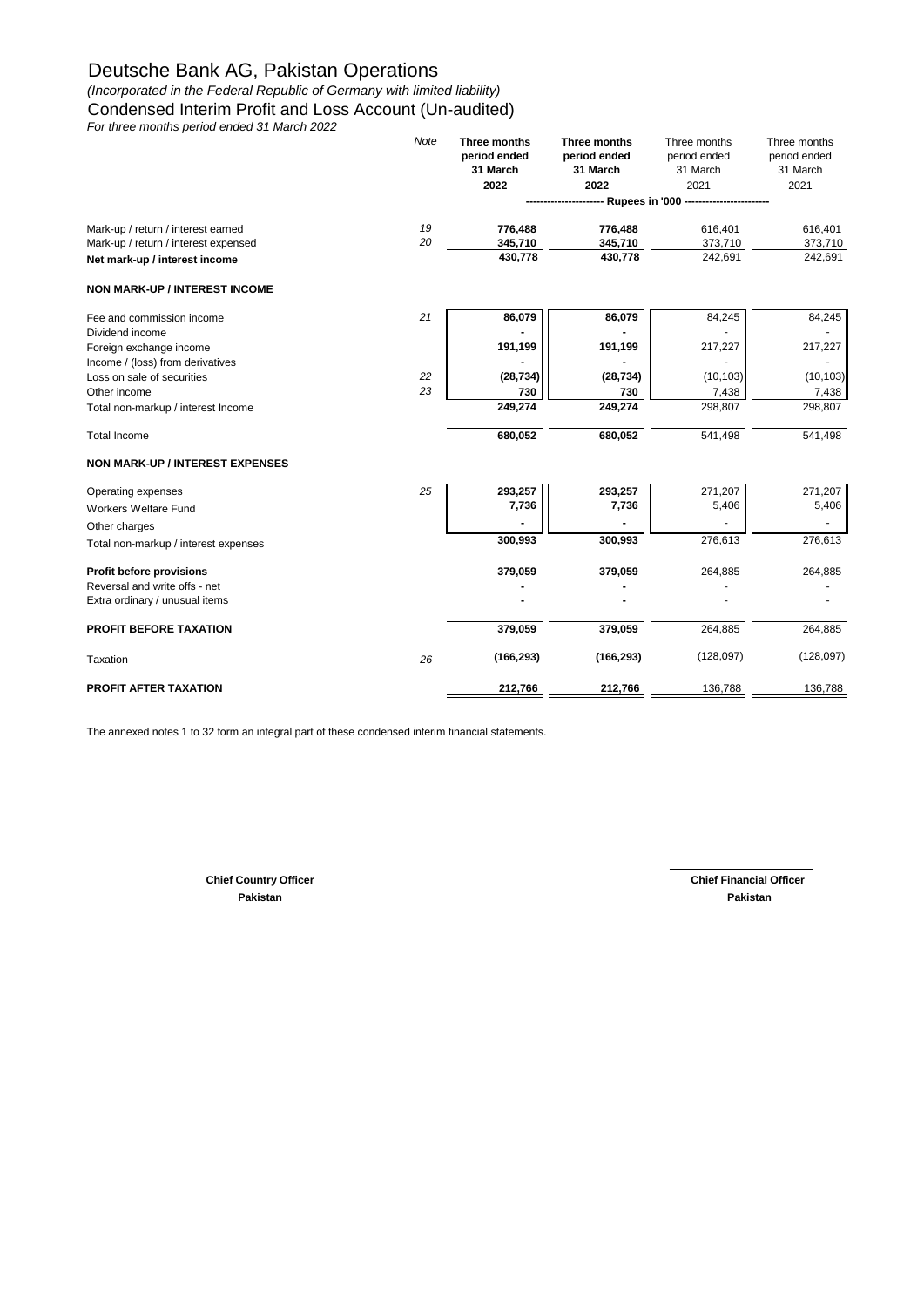*(Incorporated in the Federal Republic of Germany with limited liability)*

Condensed Interim Statement of Comprehensive Income (Un-audited)

*For three months period ended 31 March 2022*

|                                                                                                                                                    | Three months<br>period ended<br>31 March<br>2022 | Three months<br>period ended<br>31 March<br>2022<br>-----------------------(Rupees in '000)-------------------- | Three months<br>period ended<br>31 March<br>2021 | Three months<br>period ended<br>31 March<br>2021 |
|----------------------------------------------------------------------------------------------------------------------------------------------------|--------------------------------------------------|-----------------------------------------------------------------------------------------------------------------|--------------------------------------------------|--------------------------------------------------|
| Profit after taxation for the period                                                                                                               | 212.766                                          | 212.766                                                                                                         | 136.788                                          | 136.788                                          |
| Other comprehensive income                                                                                                                         |                                                  |                                                                                                                 |                                                  |                                                  |
| Items that may be reclassified to profit and loss account in subsequent periods:<br>Movement in deficit on revaluation of investments - net of tax | $\overline{\phantom{a}}$                         | (16, 673)                                                                                                       | $\blacksquare$                                   |                                                  |
| Total comprehensive income for the period                                                                                                          | 212,766                                          | 212.766                                                                                                         | 136.788                                          | 136.788                                          |
|                                                                                                                                                    |                                                  |                                                                                                                 |                                                  |                                                  |

The annexed notes 1 to 32 form an integral part of these condensed interim financial statements.

**Pakistan Pakistan**

**Chief Financial Officer<br>Pakistan**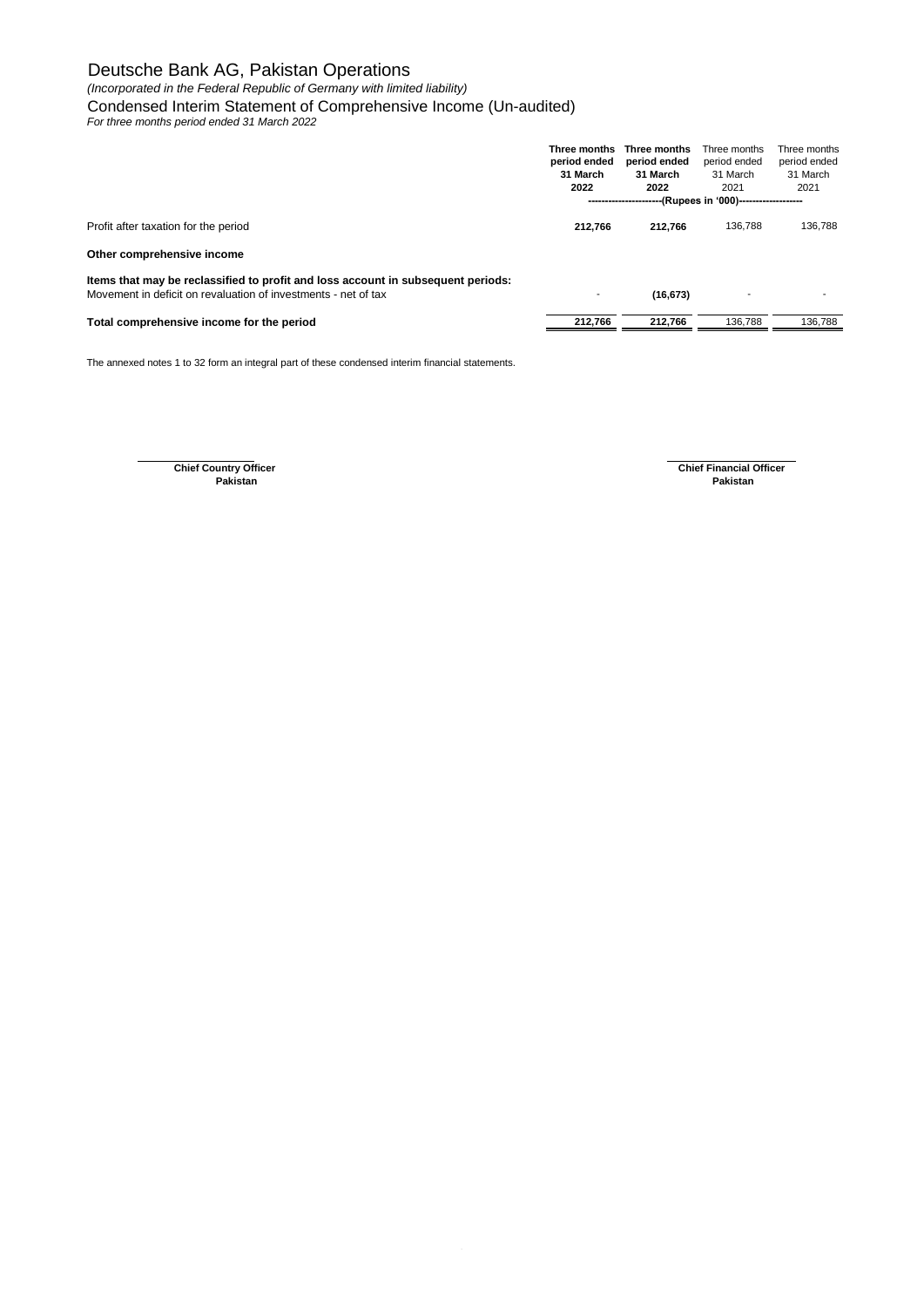*(Incorporated in the Federal Republic of Germany with limited liability)* Condensed Interim Cash Flow Statement (Un-audited)

*For three months period ended 31 March 2022*

|                                                               | 31 March<br>2022                 | 31 March<br>2021 |
|---------------------------------------------------------------|----------------------------------|------------------|
|                                                               | ------- (Rupees in '000) ------- |                  |
| <b>CASH FLOWS FROM OPERATING ACTIVITIES</b>                   |                                  |                  |
| Profit before taxation                                        | 379,059                          | 264,885          |
| <b>Adjustments for:</b>                                       |                                  |                  |
| Depreciation                                                  | 16,528                           | 30,984           |
| Gain on disposal of operating fixed assets                    | (31)                             | (7, 438)         |
| Unrealized loss on securities classified as held-for-trading  | (524)                            | 10,631           |
| Finance costs against lease                                   | 723                              | 74               |
|                                                               | 16,696                           | 34,251           |
|                                                               | 395,755                          | 299,136          |
| Decrease / (increase) in operating assets                     |                                  |                  |
| Lendings to financial institutions                            | 4,431,289                        | (2,657,527)      |
| Net investments in held-for-trading securities                | (1,546,961)                      | (359, 515)       |
| Advances                                                      | (1,527,201)                      | (1,604,345)      |
| Others assets (excluding advance taxation)                    | 45,173                           | 138,714          |
|                                                               | 1,402,300                        | (4,482,673)      |
| (Decrease) / increase in operating liabilities                |                                  |                  |
| <b>Bills payable</b>                                          | 52,671                           | 60,120           |
| Borrowings from financial institutions                        | (9, 302)                         | (139, 659)       |
| Deposits and other accounts                                   | (887, 049)                       | 900,068          |
| <b>Other liabilities</b>                                      | 497,293                          | 692,453          |
|                                                               | (346, 387)                       | 1,512,982        |
| Income tax paid                                               | (120, 309)                       | (112, 330)       |
| Net cash generated from operating activities                  | 1,331,359                        | (2,782,885)      |
| <b>CASH FLOW FROM INVESTING ACTIVITIES</b>                    |                                  |                  |
| (Investment)/redemption in securities - net                   | (2, 274, 842)                    |                  |
| Investments in operating fixed assets                         | (17, 799)                        | (31, 835)        |
| Proceeds from sale of operating fixed assets                  | 173                              | 58,172           |
| Net cash used in investing activities                         | (2, 292, 468)                    | 26,337           |
| <b>CASH FLOW FROM FINANCING ACTIVITIES</b>                    |                                  |                  |
| Payment of lease liabilities                                  | (2, 512)                         | (1,693)          |
| Net cash used in financing activities                         | (2, 512)                         | (1,693)          |
| Effects of exchange rate changes on cash and cash equivalents | 163,672                          | (552, 475)       |
| Increase in cash and cash equivalents                         | (799, 950)                       | (3,310,716)      |
|                                                               |                                  |                  |
| Cash and cash equivalents at beginning of the period          | 14,876,272                       | 13,850,400       |
| Cash and cash equivalents at end of the period                | 14,076,322                       | 10,539,684       |
|                                                               |                                  |                  |

**\_\_\_\_\_\_\_\_\_\_\_\_\_\_\_\_\_\_\_\_\_\_\_\_\_ \_\_\_\_\_\_\_\_\_\_\_\_\_\_\_\_\_\_\_\_\_\_\_\_\_**

The annexed notes 1 to 32 form an integral part of these condensed interim financial statements.

**Chief Country Officer Chief Financial Officer Pakistan Pakistan**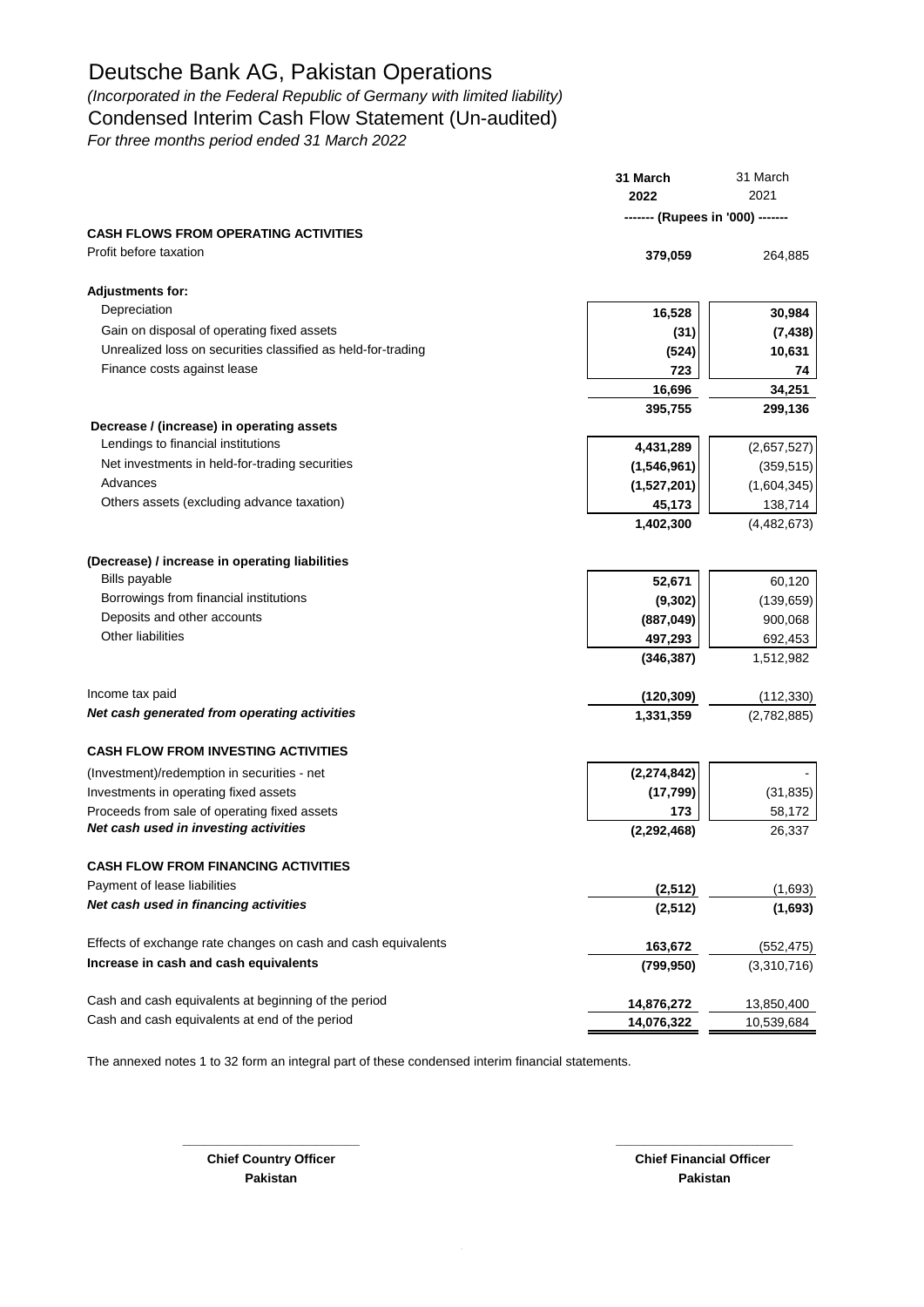#### *(Incorporated in the Federal Republic of Germany with limited liability)*

Condensed Interim Statement of Changes in Equity (Un-audited)

*For three months period ended 31 March 2022*

| (Rupees in '000) -------------------<br>6,302,781<br>Balance as at 01 January 2021<br>Profit for the three months period ended 31 March 2021<br>Other comprehensive income - net of tax<br>Transactions with owners, recorded directly in equity<br>(552, 475)<br>Exchange adjustments on revaluation of capital<br>Remittance made to Head office<br>(552, 475)<br>5,750,306<br>Opening balance as at 01 April 2021<br>Profit after taxation for the nine months period ended 31 December 2021<br>Other comprehensive income - net of tax<br>(2,730)<br>(2,730)<br>Transactions with owners, recorded directly in equity<br>648,390<br>Exchange adjustments on revaluation of capital | 1,918,567<br>8,221,348<br>136,788<br>136,788<br>136,788<br>136.788<br>(552, 475)<br>(552, 475)<br>2,055,355<br>7,805,661 |  |
|----------------------------------------------------------------------------------------------------------------------------------------------------------------------------------------------------------------------------------------------------------------------------------------------------------------------------------------------------------------------------------------------------------------------------------------------------------------------------------------------------------------------------------------------------------------------------------------------------------------------------------------------------------------------------------------|--------------------------------------------------------------------------------------------------------------------------|--|
|                                                                                                                                                                                                                                                                                                                                                                                                                                                                                                                                                                                                                                                                                        |                                                                                                                          |  |
|                                                                                                                                                                                                                                                                                                                                                                                                                                                                                                                                                                                                                                                                                        |                                                                                                                          |  |
|                                                                                                                                                                                                                                                                                                                                                                                                                                                                                                                                                                                                                                                                                        |                                                                                                                          |  |
|                                                                                                                                                                                                                                                                                                                                                                                                                                                                                                                                                                                                                                                                                        |                                                                                                                          |  |
|                                                                                                                                                                                                                                                                                                                                                                                                                                                                                                                                                                                                                                                                                        |                                                                                                                          |  |
|                                                                                                                                                                                                                                                                                                                                                                                                                                                                                                                                                                                                                                                                                        |                                                                                                                          |  |
|                                                                                                                                                                                                                                                                                                                                                                                                                                                                                                                                                                                                                                                                                        |                                                                                                                          |  |
|                                                                                                                                                                                                                                                                                                                                                                                                                                                                                                                                                                                                                                                                                        |                                                                                                                          |  |
|                                                                                                                                                                                                                                                                                                                                                                                                                                                                                                                                                                                                                                                                                        |                                                                                                                          |  |
|                                                                                                                                                                                                                                                                                                                                                                                                                                                                                                                                                                                                                                                                                        | 379,441<br>379,441                                                                                                       |  |
|                                                                                                                                                                                                                                                                                                                                                                                                                                                                                                                                                                                                                                                                                        | 31,867<br>34,597                                                                                                         |  |
|                                                                                                                                                                                                                                                                                                                                                                                                                                                                                                                                                                                                                                                                                        | 411,308<br>414,038                                                                                                       |  |
|                                                                                                                                                                                                                                                                                                                                                                                                                                                                                                                                                                                                                                                                                        | 648,390                                                                                                                  |  |
| Remittance made to Head office                                                                                                                                                                                                                                                                                                                                                                                                                                                                                                                                                                                                                                                         |                                                                                                                          |  |
| 648,390                                                                                                                                                                                                                                                                                                                                                                                                                                                                                                                                                                                                                                                                                | 648,390                                                                                                                  |  |
| 6,398,696<br>(2,730)<br>Balance as at 01 January 2022                                                                                                                                                                                                                                                                                                                                                                                                                                                                                                                                                                                                                                  | 8,865,359<br>2,469,393                                                                                                   |  |
| Profit after taxation for the three months period ended 31 March 2022                                                                                                                                                                                                                                                                                                                                                                                                                                                                                                                                                                                                                  | 212,766<br>212,766                                                                                                       |  |
| Other comprehensive income - net of tax<br>(16, 673)                                                                                                                                                                                                                                                                                                                                                                                                                                                                                                                                                                                                                                   | (16, 673)                                                                                                                |  |
| (16, 673)<br>Transactions with owners, recorded directly in equity                                                                                                                                                                                                                                                                                                                                                                                                                                                                                                                                                                                                                     | 212,766<br>196,094                                                                                                       |  |
| 163,672<br>Exchange adjustments on revaluation of capital                                                                                                                                                                                                                                                                                                                                                                                                                                                                                                                                                                                                                              | 163,672                                                                                                                  |  |
| Remittance made to Head office                                                                                                                                                                                                                                                                                                                                                                                                                                                                                                                                                                                                                                                         |                                                                                                                          |  |
| 163,672                                                                                                                                                                                                                                                                                                                                                                                                                                                                                                                                                                                                                                                                                | 163,672                                                                                                                  |  |
| Balance as at 31 March 2022<br>6,562,368<br>(19, 403)                                                                                                                                                                                                                                                                                                                                                                                                                                                                                                                                                                                                                                  | 9,225,125<br>2,682,159                                                                                                   |  |

\_\_\_\_\_\_\_\_\_\_\_\_\_\_\_\_\_\_\_\_\_\_\_\_ \_\_\_\_\_\_\_\_\_\_\_\_\_\_\_\_\_\_\_\_\_\_\_\_

The annexed notes 1 to 32 form an integral part of these condensed interim financial statements.

 **Chief Country Officer Pakistan Pakistan**

**Chief Financial Officer**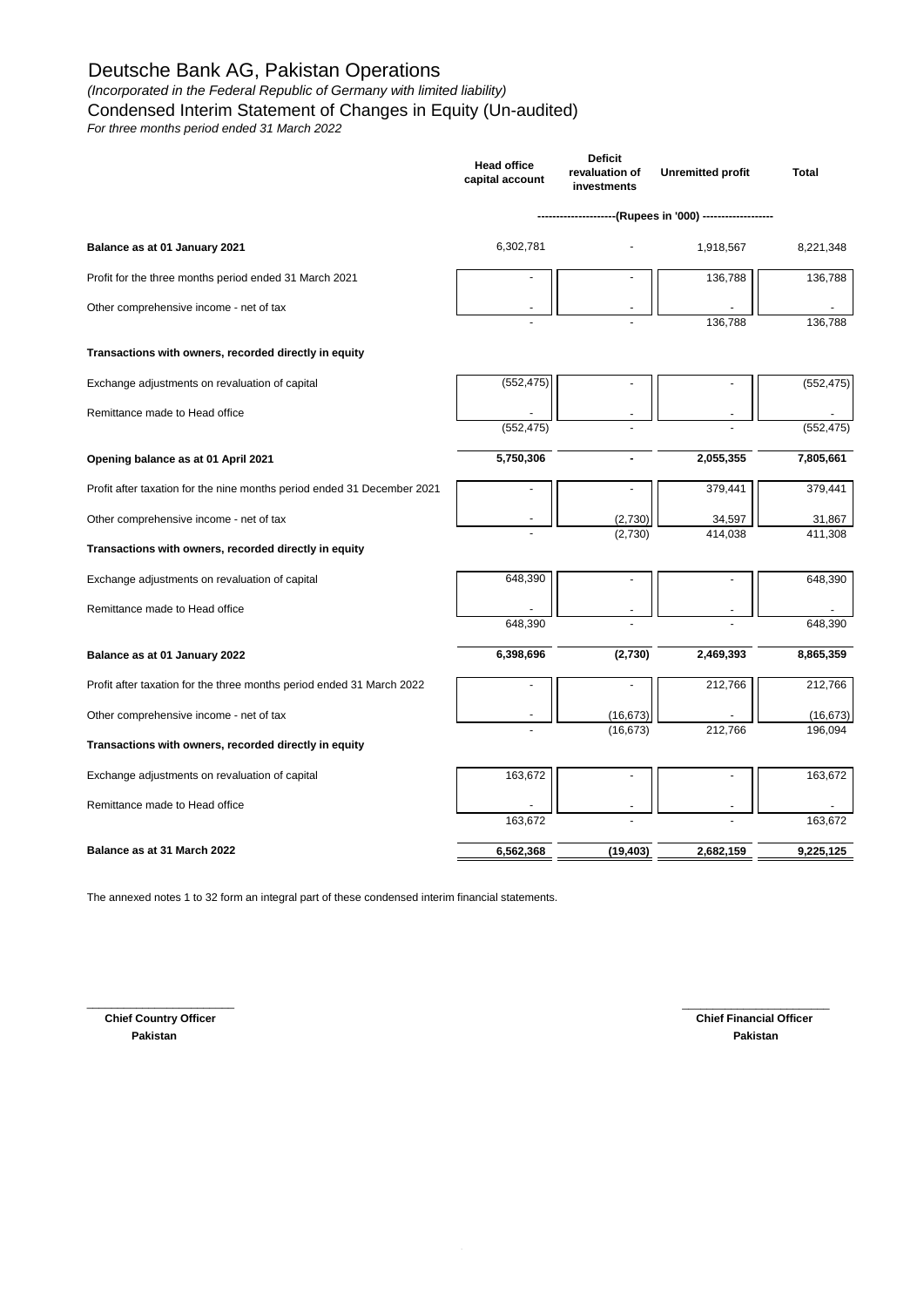*(Incorporated in the Federal Republic of Germany with limited liability)*

**Notes to the Condensed Interim Financial Information (Un-audited)**

*For three months period ended 31 March 2022*

#### **1. STATUS AND NATURE OF BUSINESS**

Deutsche Bank AG is a foreign banking company incorporated in the Federal Republic of Germany with limited liability. Its operations in Pakistan are carried out through two branches located at Karachi and Lahore ('the Pakistan Operations'). The Pakistan Operations are engaged in banking business as described in the Banking Companies Ordinance, 1962.

The credit rating provided by Standard & Poor's on 09 November 2021 is A- for long-term and A-2 for short-term, rating by Fitch on 23 September 2021 is BBB+ for long-term and F2 for short-term; and rating by Moody's on 04 August 2021 is A2 for long-term.

#### **2 BASIS OF PRESENTATION**

#### **2.1 STATEMENT OF COMPLIANCE**

These condensed interim financial statements have been prepared in accordance with the accounting and reporting standards as applicable in Pakistan for interim financial reporting. The accounting and reporting standards comprise of:

- **-** International Accounting Standard (IAS) 34 - Interim Financial Reporting issued by the International Accounting Standards Board (IASB) as notified under the Companies Act, 2017;
- **-** Provisions of and directives issued under the Banking Companies Ordinance, 1962 and the Companies Act, 2017; and
- **-** Directives issued by State Bank of Pakistan (SBP) and the Securities and Exchange Commission of Pakistan (SECP).

Whenever the requirements of the Banking Companies Ordinance, 1962, the Companies Act, 2017 or the directives issued by SBP and SECP differ with the requirements of the IAS 34, the Banking Companies Ordinance, 1962, the Companies Act, 2017 and the said directives shall prevail.

**2.2** The disclosures made in these condensed interim financial statements have been limited based on a format prescribed by the SBP vide BPRD Circular Letter No. 5 dated 22 March 2019 and IAS 34, Interim Financial Reporting. They do not include all the disclosures required for annual financial statements, and these condensed interim financial statements should be read in conjunction with the financial statements of the Pakistan Operations for the year ended 31 December 2021.

#### **2.3 Standards, interpretations and amendments to accounting and reporting standards as applicable in Pakistan that are effective in the current period**

There are certain new and ammended standards, amendments and interpretations that are effective from 1 January 2022; however, these do not have any significant effect on interim financial statements of the Pakistan Operations.

#### **2.4 Standards, interpretations of and amendments to approved accounting standards that are not yet effective in the current period**

There are certain other standards, amendments and interpretations with respect to the approved accounting standards that are not yet effective (enumerated in note 2 to the annual audited financial statements of the Pakistan Operation for the year 2021) and are not expected to have any material impact on the Pakistan Operation's condensed interim financial information in the period of their initial application. With regards to IFRS9 implementation, the SBP vide its BPRD Circular Letter No.24 of 2021 dated July 05, 2021 has extended the implementation date of IFRS 9 to January 01, 2022. Issuance of final application instructions by SBP is awaited.

#### **3 SIGNIFICANT ACCOUNTING POLICIES**

The accounting policies and the methods of computation adopted in the preparation of the condensed interim financial statements are consistent with those applied in the preparation of the annual financial statements of the Pakistan Operations for the year ended 31 December 2021.

#### **4 CRITICAL ACCOUNTING ESTIMATES AND JUDGMENTS**

Significant judgements made by the management in applying the accounting policies and the key sources of estimation uncertainty were the same as those applied in the annual financial statements of the Pakistan Operations for the year ended 31 December 2021.

#### **5 FINANCIAL RISK MANAGEMENT**

The outbreak of COVID-19 has significantly impacted the daily life, economic conditions, business and consumers' activities across the globe. While the spread of COVID-19 has affected countries and economies across the world including Pakistan, swift action by the Government has contained the crises and number of deaths from COVID-19 remained low. The Pakistan Operation's management is fully cognisant of the business challenges posed by the COVID-19 outbreak due to rapidly changing economic conditions and operating environment. The Pakistan Operations continues to serve customers through its branches and the digital channels by observing the Government instructions and adopting all possible precautionary measures for safety of its employees.

The Pakistan Operations continue to follow its current policies for managing credit, liquidity and market as disclosed in the annual financial statement for the period ended 31 December 2021.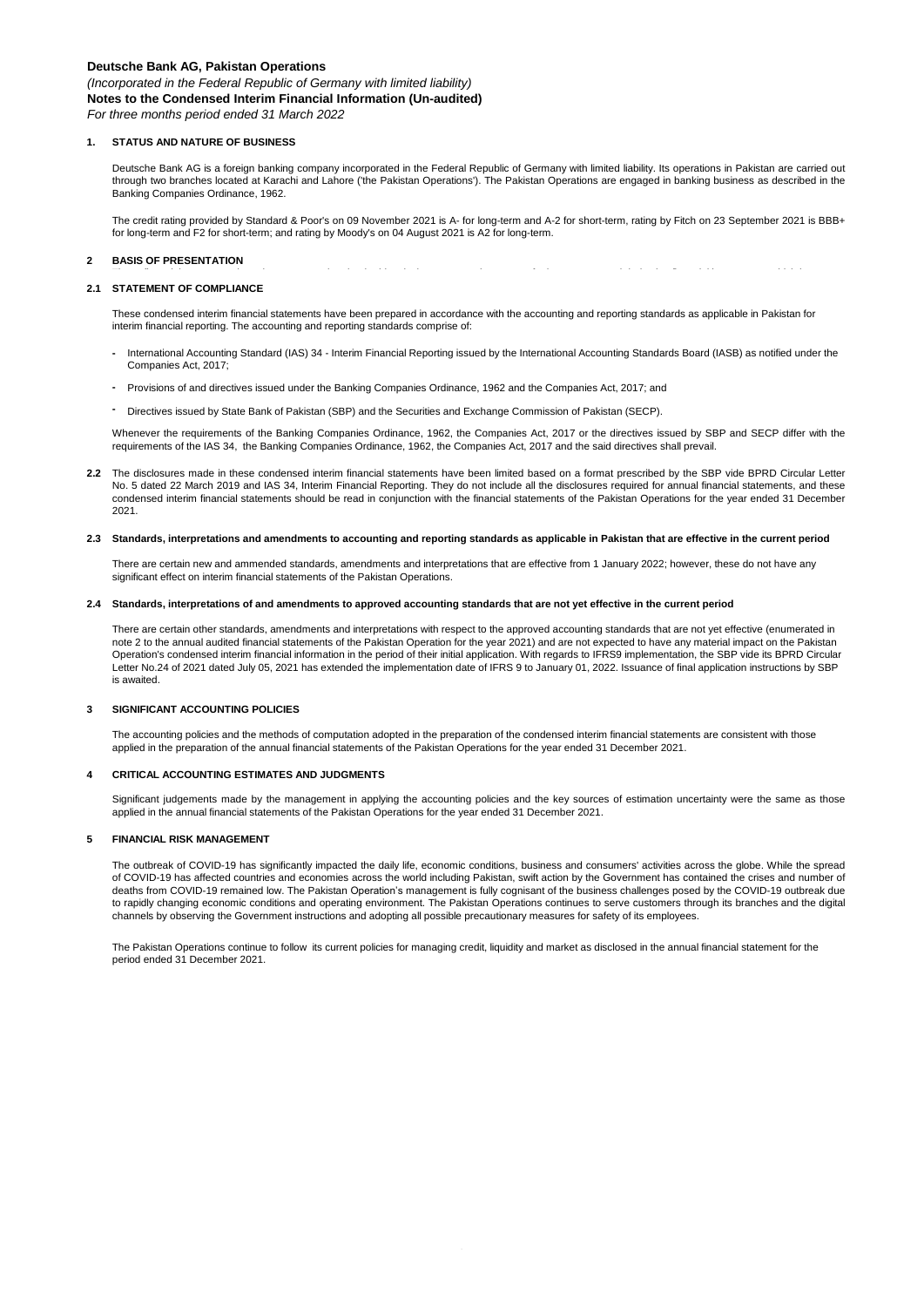| 6 | <b>CASH AND BALANCES WITH TREASURY BANKS</b> | Note | 31 March<br>2022                 | 31 December<br>2021 |
|---|----------------------------------------------|------|----------------------------------|---------------------|
|   |                                              |      | ------- (Rupees in '000) ------- |                     |
|   | In hand                                      |      |                                  |                     |
|   | Local currency                               |      | 22,922                           | 18,808              |
|   | Foreign currency                             |      | 58,736                           | 80,163              |
|   |                                              |      | 81,658                           | 98,971              |
|   | With State Bank of Pakistan in               |      |                                  |                     |
|   | Local currency current account               | 6.1  | 6,005,561                        | 2,706,971           |
|   | Foreign currency current account             | 6.2  | 69,905                           | 67,252              |
|   | Foreign currency deposit account             |      |                                  |                     |
|   | Special cash reserve account                 | 6.3  | 210,444                          | 202,455             |
|   | Local US Dollar collection account           | 6.4  | 110,141                          | 76,377              |
|   | Foreign currency capital account             |      | 6,562,368                        | 6,398,696           |
|   |                                              |      | 12,958,419                       | 9,451,751           |
|   | With National Bank of Pakistan in            |      |                                  |                     |
|   | Local currency current account               |      | 16                               | 16                  |
|   |                                              |      | 13,040,093                       | 9,550,738           |

**6.1** This represents current account maintained with SBP that includes requirements of section 22 (Cash Reserve Requirement) of the Banking Companies Ordinance, 1962 and an additional Cash Reserve Requirement for banks that meet / do not meet targets for Housing and Construction Finance as per DMMD Circular Letter 03 of 2020.

**6.2** This represents statutory cash reserve in the current account maintained with SBP under the requirements of SBP.

**6.3** This represents statutory cash reserve maintained against foreign currency deposits mobilized under FE 25 Circular issued by the SBP. Profit rates on these deposits are fixed by SBP on a monthly basis and were 0% p.a (31 December 2021: 0.00% p.a).

**6.4** This represents US Dollar settlement account opened with the SBP in accordance with FE Circular No. 2.

| 7 | <b>BALANCES WITH OTHER BANKS</b>             | 31 March<br>2022 | 31 December<br>2021<br>------- (Rupees in '000) ------- |
|---|----------------------------------------------|------------------|---------------------------------------------------------|
|   | In Pakistan                                  |                  |                                                         |
|   | Current account                              | 2,000            | 1,500                                                   |
|   | Outside Pakistan<br>Current account          |                  |                                                         |
|   | Interbranch                                  | 1,032,504        | 5,331,327                                               |
|   | <b>Others</b>                                | 1,757            | 2,041                                                   |
|   |                                              | 1,034,261        | 5,333,368                                               |
|   |                                              | 1,036,261        | 5,334,868                                               |
| 8 | <b>LENDINGS TO FINANCIAL INSTITUTIONS</b>    | 31 March<br>2022 | 31 December<br>2021<br>------- (Rupees in '000) ------- |
|   | Repurchase agreement lendings (Reverse Repo) |                  | 4,431,289                                               |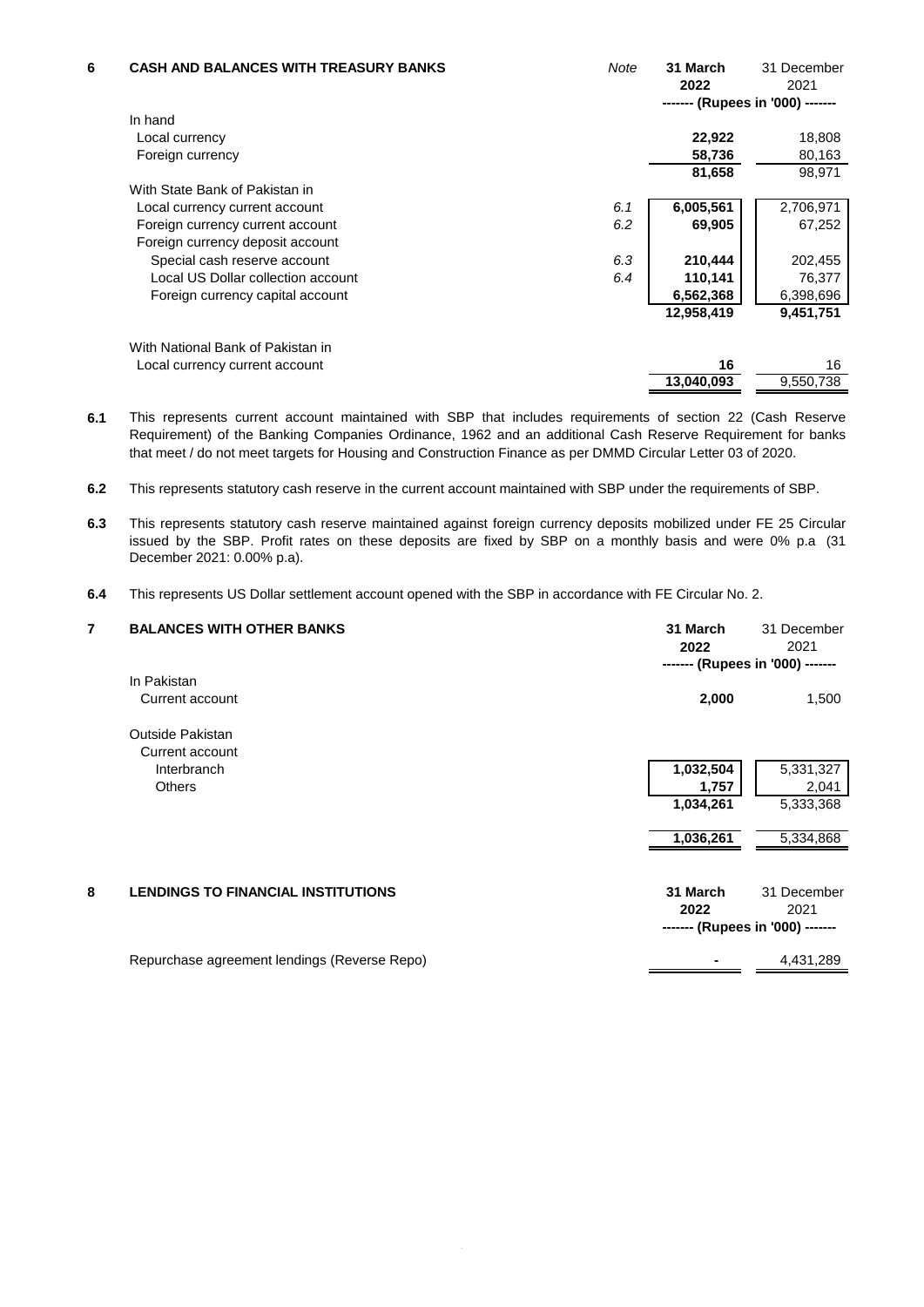| 9   | <b>INVESTMENTS</b>                   | Note |            | 31 March<br>2022       |                        |            | 31 December<br>2021    |            |
|-----|--------------------------------------|------|------------|------------------------|------------------------|------------|------------------------|------------|
|     |                                      |      | Cost       | Surplus /<br>(Deficit) | Total                  | Cost       | Surplus /<br>(Deficit) | Total      |
|     |                                      |      |            |                        |                        |            |                        |            |
| 9.1 | Investments by type:                 |      |            |                        |                        |            |                        |            |
|     | <b>Held-for-Trading Securities</b>   |      |            |                        |                        |            |                        |            |
|     | -Treasury bills                      |      | 1,988,419  | (175)                  | 1,988,244              |            |                        |            |
|     | -Pakistan Investment Bonds           |      |            |                        |                        | 441,458    | (699)                  | 440,759    |
|     | <b>Available-for-Sale Securities</b> |      |            |                        |                        |            |                        |            |
|     | -Treasury bills                      |      | 16,219,211 | (31, 808)              | 16,187,403             | 13,915,809 | (4, 476)               | 13,911,333 |
|     | <b>Total investments</b>             |      | 18,207,630 | (31, 983)              | 18,175,647             | 14,357,267 | (5, 175)               | 14,352,092 |
| 9.2 | Investments by segments:             |      |            | 31 March<br>2022       |                        |            | 31 December<br>2021    |            |
|     |                                      |      | Cost       | Surplus /              | Total                  | Cost       | Surplus /              | Total      |
|     |                                      |      |            | (Deficit)              |                        |            | (Deficit)              |            |
|     |                                      |      |            |                        | -- (Rupees in '000) -- |            |                        |            |
|     | <b>Federal Government Securities</b> |      |            |                        |                        |            |                        |            |
|     | <b>Treasury Bills</b>                |      | 18,207,630 | (31, 983)              | 18,175,647             | 13,915,809 | (4, 476)               | 13,911,333 |
|     | Pakistan Investment Bonds            |      |            |                        |                        | 441,458    | (699)                  | 440,759    |
|     |                                      |      | 18,207,630 | (31, 983)              | 18,175,647             | 14,357,267 | (5, 175)               | 14,352,092 |
|     |                                      |      |            |                        |                        |            |                        |            |

### **9.3 Quality of Available-for-Sale Securities**

Details regarding quality of Available-for-Sale (AFS) securities are as follows:

|      | Federal Government Securities - Government guaranteed:<br>-Market Treasury Bills |      |                  |                     |                       |                     | Cost<br>18,207,630   | --------(Rupees in '000)-------- |
|------|----------------------------------------------------------------------------------|------|------------------|---------------------|-----------------------|---------------------|----------------------|----------------------------------|
| 10   | <b>ADVANCES</b>                                                                  |      | Performing       |                     | <b>Non Performing</b> |                     | Total                |                                  |
|      |                                                                                  |      | 31 March<br>2022 | 31 December<br>2021 | 31 March<br>2022      | 31 December<br>2021 | 31 March<br>2022     | 31 December<br>2021              |
|      |                                                                                  |      |                  |                     |                       |                     |                      |                                  |
|      | Loans, cash credits, running finances, etc.<br>Bills discounted and purchased    |      | 5,874,718        | 4,347,517           | 30,885<br>65,626      | 30,885<br>65,626    | 5,905,603<br>65,626  | 4,378,402<br>65,626              |
|      | Advances - gross                                                                 | 10.1 | 5,874,718        | 4,347,517           | 96,511                | 96,511              | 5,971,229            | 4,444,028                        |
|      | Provision against advances                                                       |      |                  |                     |                       |                     |                      |                                  |
|      | - Specific<br>- General                                                          |      | ٠<br>(7,998)     | ٠<br>(7,998)        | (96, 511)             | (96, 511)           | (96, 511)<br>(7,998) | (96, 511)<br>(7,998)             |
|      |                                                                                  | 10.3 | (7,998)          | (7,998)             | (96, 511)             | (96, 511)           | (104,509)            | (104, 509)                       |
|      | Advances - net of provision                                                      |      | 5,866,720        | 4,339,519           |                       |                     | 5,866,720            | 4,339,519                        |
|      |                                                                                  |      |                  |                     |                       |                     |                      |                                  |
| 10.1 | Particulars of advances (Gross)                                                  |      |                  |                     |                       |                     | 31 March             | 31 December                      |
|      |                                                                                  |      |                  |                     |                       |                     | 2022                 | 2021                             |
|      |                                                                                  |      |                  |                     |                       |                     |                      | ---- Rupees in '000 ----         |
|      | In local currency                                                                |      |                  |                     |                       |                     | 5,905,603            | 4,378,402                        |
|      | In foreign currencies                                                            |      |                  |                     |                       |                     | 65,626               | 65,626                           |
|      |                                                                                  |      |                  |                     |                       |                     | 5,971,229            | 4,444,028                        |

**10.2** Advances include Rs.96.511 million (31 December 2021: Rs. 96.511 million) which have been placed under non-performing status as detailed below:

| <b>Category of Classification</b> | 31 March 2022              | 31 December 2021 |                                                   |           |
|-----------------------------------|----------------------------|------------------|---------------------------------------------------|-----------|
|                                   | Non<br>Performing<br>Loans | <b>Provision</b> | Non<br>Performing<br>Loans                        | Provision |
|                                   |                            |                  | ---------------- Rupees in '000 ----------------- |           |
| <b>Domestic</b>                   |                            |                  |                                                   |           |
| Other Assets Especially Mentioned | -                          |                  |                                                   |           |
| Substandard                       | -                          |                  |                                                   |           |
| Doubtful                          | ۰                          | -                |                                                   |           |
| Loss                              | 96,511                     | 96,511           | 96.511                                            | 96,511    |
|                                   | 96,511                     | 96,511           | 96,511                                            | 96,511    |

| 10.3 | Particulars of provision against advances | 31 March 2022   |         |                          | 31-Dec-21                      |         |         |
|------|-------------------------------------------|-----------------|---------|--------------------------|--------------------------------|---------|---------|
|      |                                           | <b>Specific</b> | General | Total                    | Specific<br>Rupees in '000 --- | General | Total   |
|      | Opening balance                           | 96.511          | 7,998   | 104.509                  | 96.511                         | 7.998   | 104,509 |
|      | Charge for the period / year<br>Reversals | $\blacksquare$  |         | $\overline{\phantom{a}}$ | ۰<br>-                         | -<br>-  |         |
|      |                                           |                 | -       | ۰                        | -                              | -       |         |
|      | Closing balance                           | 96.511          | 7.998   | 104.509                  | 96.511                         | 7.998   | 104,509 |

**10.3.1** General provision represents amount recognized in line with the instructions received from the Head office.

| 10.3.2 Particulars of provision against advances | 2021            |         |         | 2020                                                                 |         |         |  |
|--------------------------------------------------|-----------------|---------|---------|----------------------------------------------------------------------|---------|---------|--|
|                                                  | <b>Specific</b> | General | Total   | Specific<br>------- (Rupees in '000) ------------------------------- | General | Total   |  |
| In local currency                                | 96.511          | 7.998   | 104.509 | 96.511                                                               | 7.998   | 104.509 |  |
|                                                  | 96.511          | 7.998   | 104.509 | 96.511                                                               | 7.998   | 104.509 |  |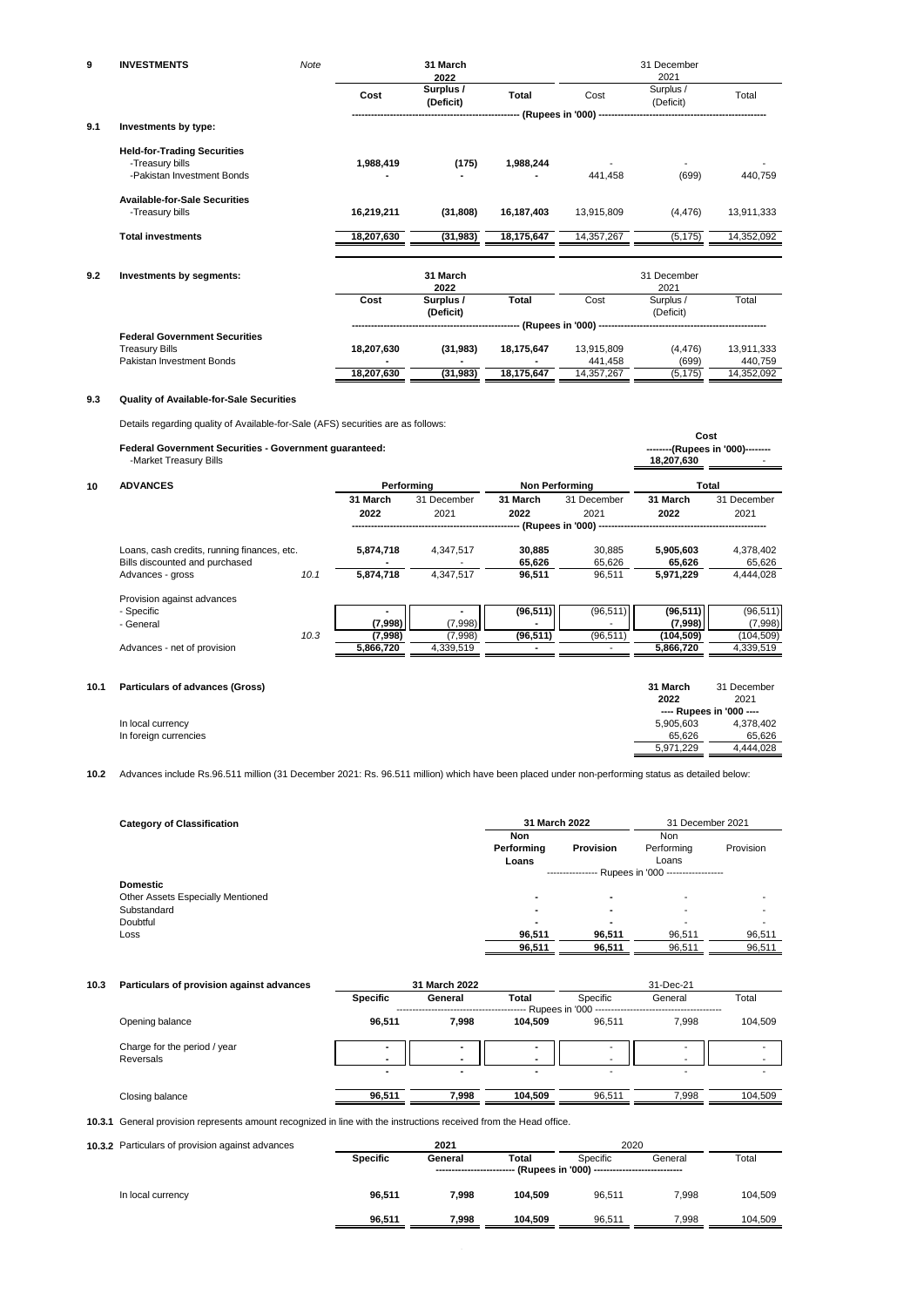| 11   | <b>FIXED ASSETS</b>                                                      | Note | 31 March  | 31 December                 |
|------|--------------------------------------------------------------------------|------|-----------|-----------------------------|
|      |                                                                          |      | 2022      | 2021                        |
|      |                                                                          |      |           | ----- Rupees in '000 ------ |
|      |                                                                          |      |           |                             |
|      | Capital work-in-progress                                                 | 11.1 | 117,890   | 143,230                     |
|      | Property and equipment                                                   |      | 161,237   | 134,768                     |
|      |                                                                          |      | 279,127   | 277,998                     |
|      |                                                                          |      |           |                             |
| 11.1 | <b>Capital work-in-progress</b>                                          |      |           |                             |
|      | Advances to suppliers                                                    |      | 117,890   | 143,230                     |
|      |                                                                          |      |           |                             |
| 12   | <b>DEFERRED TAX ASSETS</b>                                               |      |           |                             |
|      | Deductible Temporary Differences on                                      |      |           |                             |
|      | - Deficit on revaluation of investments                                  |      | 12,405    | 1,746                       |
|      | - Accelerated tax depreciation                                           |      | 7,196     | 20,023                      |
|      |                                                                          |      | 19,601    | 21,769                      |
|      | Taxable Temporary Differences on                                         |      |           |                             |
|      | - Post retirement employee benefits                                      |      | (16, 377) | (16, 374)                   |
|      |                                                                          |      | 3,224     | 5,395                       |
|      |                                                                          |      |           |                             |
| 13   | <b>OTHER ASSETS</b>                                                      |      |           |                             |
|      | Income / Mark-up accrued in local currency                               |      | 113,418   | 101,636                     |
|      | Income / Mark-up accrued in foreign currency                             |      | 27,635    | 37,386                      |
|      | Advances, deposits, advance service charges / rent and other prepayments |      | 42,194    | 26,118                      |
|      | Advance taxation (payments less provisions)                              |      | 1,144,646 | 1,177,799                   |
|      | Receivable from defined benefit plan                                     |      | 9,450     | 9,450                       |
|      | Marked to market gains on forward foreign exchange contracts             |      | 83,745    | 36,121                      |
|      | Acceptances                                                              |      | 41,150    | 184,988                     |
|      | <b>Others</b>                                                            |      | 37,305    | 4,371                       |
|      |                                                                          |      | 1,499,543 | 1,577,869                   |
|      | Less: Provision held against other assets                                | 13.1 | (4,674)   | (4,674)                     |
|      | Other Assets (Net of Provision)                                          |      | 1,494,869 | 1,573,195                   |
| 13.1 | Provision held against other assets                                      |      |           |                             |
|      |                                                                          |      |           |                             |
|      | Advances, deposits, advance rent & other prepayments                     |      | 4,674     | 4,674                       |
| 14   | <b>BILLS PAYABLE</b>                                                     |      |           |                             |
|      | In Pakistan                                                              |      | 828,418   | 775,747                     |
| 15   | <b>BORROWINGS</b>                                                        |      |           |                             |
|      |                                                                          |      |           |                             |

#### *Unsecured*

Overdrawn nostro accounts - Interbranch **32** 9,334

#### **16 DEPOSITS AND OTHER ACCOUNTS**

|                                          |                      | 31 March 2022            |            |                      | 31 December 2021         |            |
|------------------------------------------|----------------------|--------------------------|------------|----------------------|--------------------------|------------|
|                                          | In Local<br>Currency | In Foreign<br>currencies | Total      | In Local<br>Currency | In Foreign<br>currencies | Total      |
|                                          |                      |                          |            |                      |                          |            |
| <b>Customers</b>                         |                      |                          |            |                      |                          |            |
| <b>Non-Remunerative</b>                  |                      |                          |            |                      |                          |            |
| Current deposits                         | 8,209,419            | 1,032,839                | 9,242,258  | 9,257,542            | 966,184                  | 10,223,726 |
|                                          |                      |                          |            |                      |                          |            |
| Remunerative                             |                      |                          |            |                      |                          |            |
| Savings deposits                         | 11,955,667           | 1,967                    | 11,957,634 | 11,571,572           | 35,982                   | 11,607,554 |
| Term deposits                            | 2,365,500            |                          | 2,365,500  | 3,019,500            |                          | 3,019,500  |
| <b>Others</b>                            | 1,426,728            | ۰                        | 1,426,728  | 1,028,436            |                          | 1,028,436  |
|                                          | 23,957,314           | 1,034,806                | 24,992,120 | 24,877,050           | 1,002,166                | 25,879,216 |
| <b>Financial Institutions</b>            |                      |                          |            |                      |                          |            |
| Non-remunerative deposits - inter branch | 47                   | ۰                        | 47         |                      |                          |            |
|                                          | 47                   | ۰                        | 47         |                      |                          |            |
|                                          | 23,957,361           | 1,034,806                | 24,992,167 | 24,877,050           | 1,002,166                | 25,879,216 |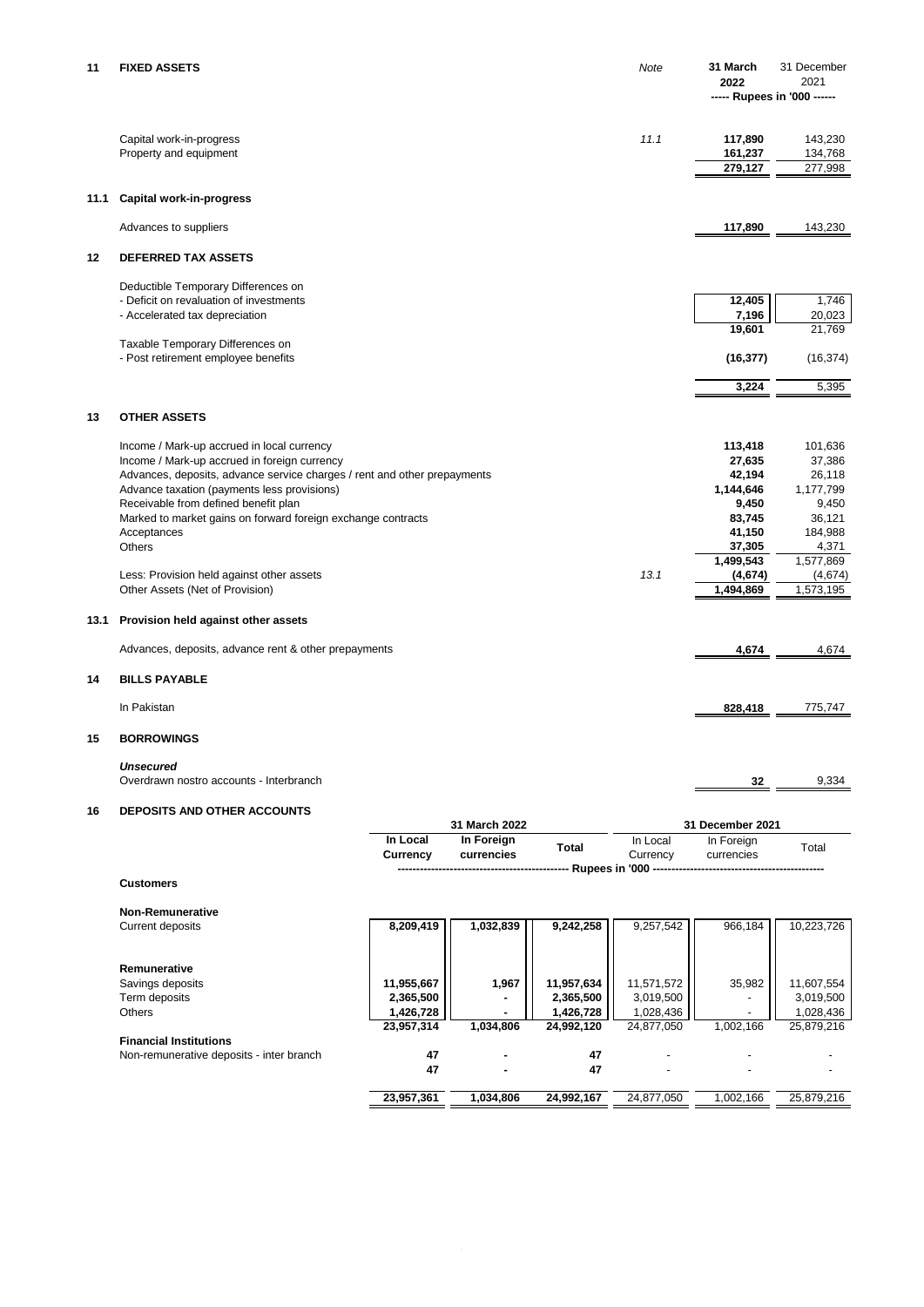| 17     | <b>OTHER LIABILITIES</b>                                                      |        | 31 March<br>2022 | 31 December<br>2021<br>------ Rupees in '000 ------ |
|--------|-------------------------------------------------------------------------------|--------|------------------|-----------------------------------------------------|
|        |                                                                               |        |                  |                                                     |
|        | Mark-up/ Return/ Interest payable in local currency                           |        | 147,023          | 12,358                                              |
|        | Unearned commission and income on bills discounted                            |        | 27,685           | 26,060                                              |
|        | Accrued expenses                                                              |        | 155,114          | 129,037                                             |
|        | Acceptances                                                                   |        | 41,150           | 184,988                                             |
|        | Dividends payable                                                             |        | 293,527          | 56,675                                              |
|        | Marked to market loss on forward foreign exchange contracts                   |        | 129,242          | 36,708                                              |
|        | Payable to DB Singapore                                                       |        | 6,195            | 6,195                                               |
|        | Unremitted head office expenses                                               |        | 3,370,214        | 3,290,170                                           |
|        | Provision against off-balance sheet obligations                               |        | 6,121            | 6,121                                               |
|        | Workers Welfare Fund                                                          |        | 302,491          | 294,755                                             |
|        | Lease liability                                                               |        | 32,240           | 34,029                                              |
|        | Others                                                                        |        | 339,196          | 258,342                                             |
|        |                                                                               |        | 4,850,199        | 4,335,438                                           |
|        |                                                                               |        |                  |                                                     |
| 18     | <b>CONTINGENCIES AND COMMITMENTS</b>                                          | Note   | 31 March         | 31 December                                         |
|        |                                                                               |        | 2022             | 2021                                                |
|        |                                                                               |        |                  | ------- Rupees in '000 ------                       |
|        |                                                                               |        |                  |                                                     |
|        | -Guarantees                                                                   | 18.1   | 13,891,267       | 13,910,081                                          |
|        | -Commitments                                                                  | 18.2   | 31,699,326       | 30,784,166                                          |
|        |                                                                               |        | 45,590,593       | 44,694,247                                          |
| 18.1   | <b>Guarantees</b>                                                             |        |                  |                                                     |
|        |                                                                               |        |                  |                                                     |
|        | Financial guarantees                                                          |        | 13,891,267       | 13,910,081                                          |
| 18.2   | <b>Commitments</b>                                                            |        |                  |                                                     |
|        | Documentary credits and short-term trade-related transactions                 |        |                  |                                                     |
|        | - letters of credit                                                           |        | 1,265,257        | 2,848,779                                           |
|        | Commitments in respect of:                                                    |        |                  |                                                     |
|        | - forward foreign exchange contracts                                          | 18.2.1 | 12,630,889       | 12,296,671                                          |
|        | - forward lending                                                             | 18.2.2 | 17,321,899       | 15,072,227                                          |
|        | - forward sale of investments                                                 |        |                  | 440,759                                             |
|        | Other commitments                                                             | 18.2.3 | 481,281          | 125,730                                             |
|        |                                                                               |        | 31,699,326       | 30,784,166                                          |
| 18.2.1 | Commitments in respect of forward foreign exchange contracts                  |        |                  |                                                     |
|        |                                                                               |        |                  |                                                     |
|        | Purchase                                                                      |        | 6,393,462        | 3,879,298                                           |
|        |                                                                               |        |                  |                                                     |
|        | Sale                                                                          |        | 6,237,427        | 8,417,373                                           |
|        |                                                                               |        | 12,630,889       | 12,296,671                                          |
|        | The maturities of above contracts are spread over a period of six months.     |        |                  |                                                     |
| 18.2.2 | Commitments in respect of forward lending                                     |        |                  |                                                     |
|        |                                                                               |        |                  |                                                     |
|        | Undrawn formal standby facilities, credit lines and other commitments to lend |        | 17,321,899       | 20,720,534                                          |
|        |                                                                               |        |                  |                                                     |
| 18.2.3 | Cheques in clearing                                                           |        | 481,281          | 125,730                                             |

#### **18.3 Other contingent liabilities**

Appeals for various assessment years are pending before Income Tax Appellate Authorities / High Courts. Out of these appeals, decisions against<br>demands of Rs. 638 million (31 December 2021: Rs. 638 million) have been made million while no appeal effect orders have been passed by taxation officer for the remaining years. Further, Pakistan Operations are vigorously contesting the appeals for additional demands of Rs. 45 million against various issues (31 December 2021: Rs. 45 million) and the Pakistan Operations are confident that no additional liability would arise.

| 19 | <b>MARK-UP / RETURN / INTEREST EARNED</b> | <b>Three months Three months</b><br>period ended period ended |                          |
|----|-------------------------------------------|---------------------------------------------------------------|--------------------------|
|    |                                           | 31 March<br>31 March                                          |                          |
|    |                                           | 2022<br>2021                                                  |                          |
|    |                                           | ---------- Rupees in '000 -------                             |                          |
|    | On:                                       |                                                               |                          |
|    | Loans and advances                        | 114.548                                                       | 39.166                   |
|    | Investments                               | 395,228                                                       | 7.574                    |
|    | Lendings to financial institutions        | 266.711                                                       | 569,661                  |
|    | <b>Others</b>                             |                                                               | $\overline{\phantom{0}}$ |
|    |                                           | 776,488                                                       | 616,401                  |
|    |                                           |                                                               |                          |

#### **20 MARK-UP / RETURN / INTEREST EXPENSED**

| On:                             |
|---------------------------------|
| Deposits                        |
| <b>Borrowings</b>               |
| Finance cost of lease liability |

| ---                             |         |         |
|---------------------------------|---------|---------|
| Deposits                        | 344.554 | 373.158 |
| <b>Borrowings</b>               | 433     | 478     |
| Finance cost of lease liability | 723     | 74      |
|                                 | 345.710 | 373.710 |
|                                 |         |         |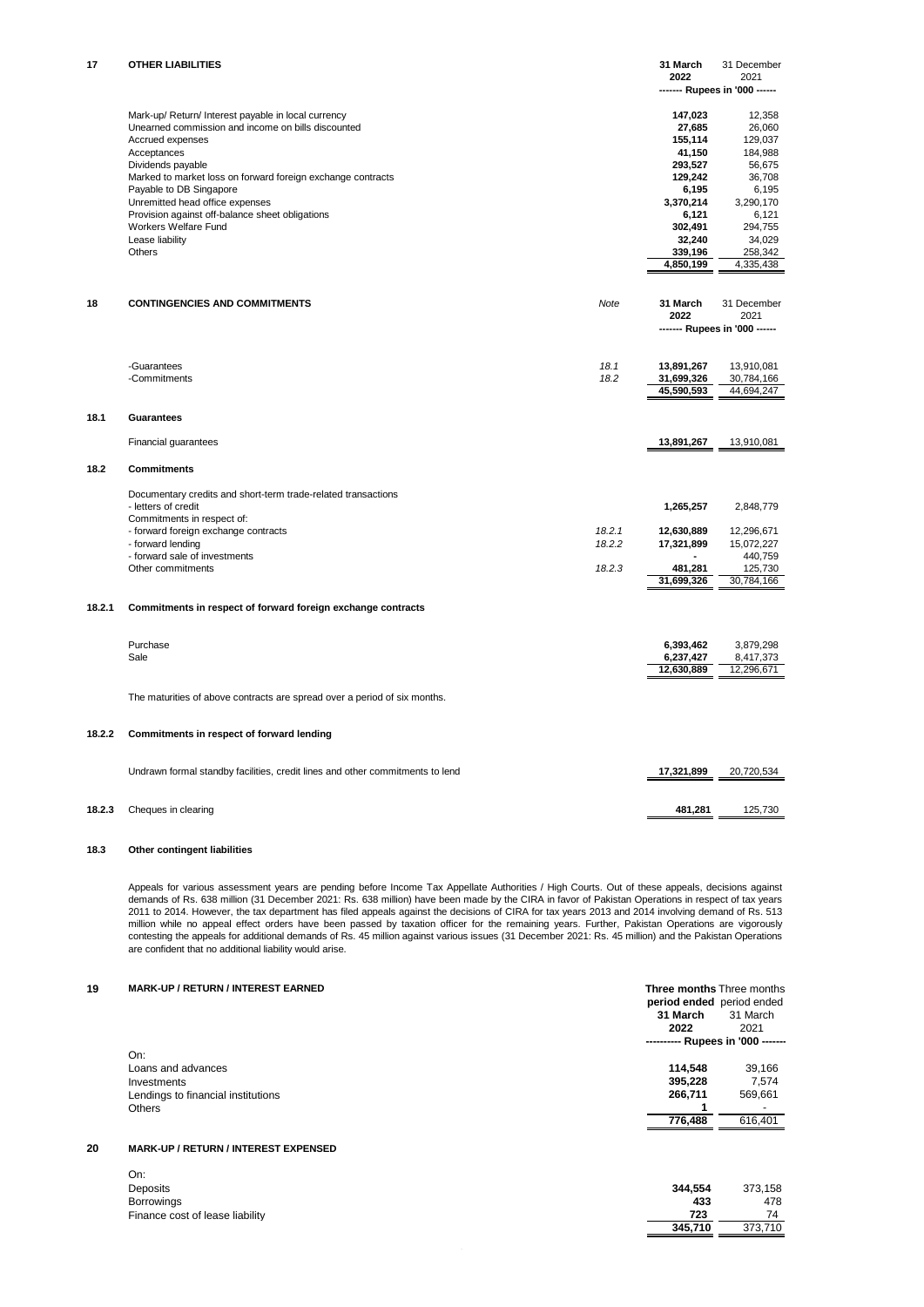|    |                                                               | Three months                     | Three months           |
|----|---------------------------------------------------------------|----------------------------------|------------------------|
|    |                                                               | period ended                     | period ended           |
| 21 | <b>FEE &amp; COMMISSION INCOME</b>                            | 31 March                         | 31 March               |
|    |                                                               | 2022<br>--------- Rupees in '000 | 2021<br>------         |
|    |                                                               |                                  |                        |
|    | Commission on trade                                           | 20,079                           | 23,176                 |
|    | Commission on guarantees                                      | 15,444                           | 19,072                 |
|    | Commission on cash management                                 | 4,380                            | 1,759                  |
|    | Commission on remittances including home remittances          | 25,185                           | 95                     |
|    | Commission on custodial services                              | 20,991                           | 40,143                 |
|    |                                                               | 86.079                           | 84,245                 |
| 22 | (LOSS) / GAIN ON SECURITIES                                   |                                  |                        |
|    |                                                               |                                  |                        |
|    | Realised (loss) / gain on sale of government securities       | (28, 559)                        | 528                    |
|    | Unrealised - held for trading                                 | (175)<br>(28, 734)               | (10, 631)<br>(10, 103) |
| 23 | <b>OTHER INCOME</b>                                           |                                  |                        |
|    |                                                               |                                  |                        |
|    | Gain on sale of fixed assets - net                            | 31                               | 7,438                  |
|    | Others                                                        | 699                              |                        |
|    |                                                               | 730                              | 7,438                  |
| 24 | <b>DEFICIT ON REVALUATION OF ASSETS</b>                       |                                  |                        |
|    | Deficit on revaluation of:                                    |                                  |                        |
|    | - Available for sale securities                               | (31, 808)                        | (4, 476)               |
|    |                                                               |                                  |                        |
|    | Deferred tax on deficit on revaluation of:                    |                                  |                        |
|    | - Available for sale securities                               | 12,405                           | 1,746                  |
|    |                                                               | (19, 403)                        | (2,730)                |
|    |                                                               |                                  |                        |
| 25 | <b>OPERATING EXPENSES</b>                                     |                                  |                        |
|    | Total compensation expense                                    | 136,817                          | 115,615                |
|    | <b>Property expense</b>                                       |                                  |                        |
|    | Rent & taxes                                                  | 31,134                           | 18,278                 |
|    | Insurance                                                     | 2,111                            | 3,184                  |
|    | Utilities cost                                                | 3,287                            | 3,232                  |
|    | Security (including guards)                                   | 1,888                            | 1,968                  |
|    | Repair & maintenance (including janitorial charges)           | 2,441                            | 714                    |
|    | Depreciation                                                  | 4,494                            | 4,494                  |
|    | Depreciation on right-of-use assets                           | 2,170<br>47,525                  | 13,892<br>45,762       |
|    |                                                               |                                  |                        |
|    | Information technology expenses                               |                                  |                        |
|    | Software maintenance                                          | 166                              |                        |
|    | Hardware maintenance                                          | 4,838                            | 2,676                  |
|    | Depreciation<br>Network charges                               | 5,034<br>8,042                   | 3,149<br>2,243         |
|    |                                                               | 18,080                           | 8.068                  |
|    |                                                               |                                  |                        |
|    | Other operating expenses                                      |                                  |                        |
|    | Legal & professional charges<br>Outsourced services costs     | 1,032<br>19,864                  | 8,631<br>18,016        |
|    | Travelling & conveyance                                       | 474                              | 482                    |
|    | NIFT clearing charges                                         | 307                              | 277                    |
|    | Depreciation                                                  | 4,830                            | 9,449                  |
|    | Training & development                                        | 52                               | 26                     |
|    | Postage & courier charges                                     | 897                              | 588                    |
|    | Communication                                                 | 1,963                            | 1,828                  |
|    | Head office / regional office expenses                        | 56,339                           | 56,626                 |
|    | Stationery & printing<br>Marketing, advertisement & publicity | 1,654<br>1,283                   | 3,182                  |
|    | <b>Auditors Remuneration</b>                                  |                                  | 768                    |
|    | <b>Others</b>                                                 | 2,140                            | 1,889                  |
|    |                                                               | 90,835                           | 101,762                |
|    |                                                               | 293,257                          | 271,207                |
|    |                                                               |                                  |                        |
| 26 | <b>TAXATION</b>                                               |                                  |                        |
|    | Current                                                       | 153,462                          | 110,047                |

Deferred **12,831** 18,050

 **166,293** 128,097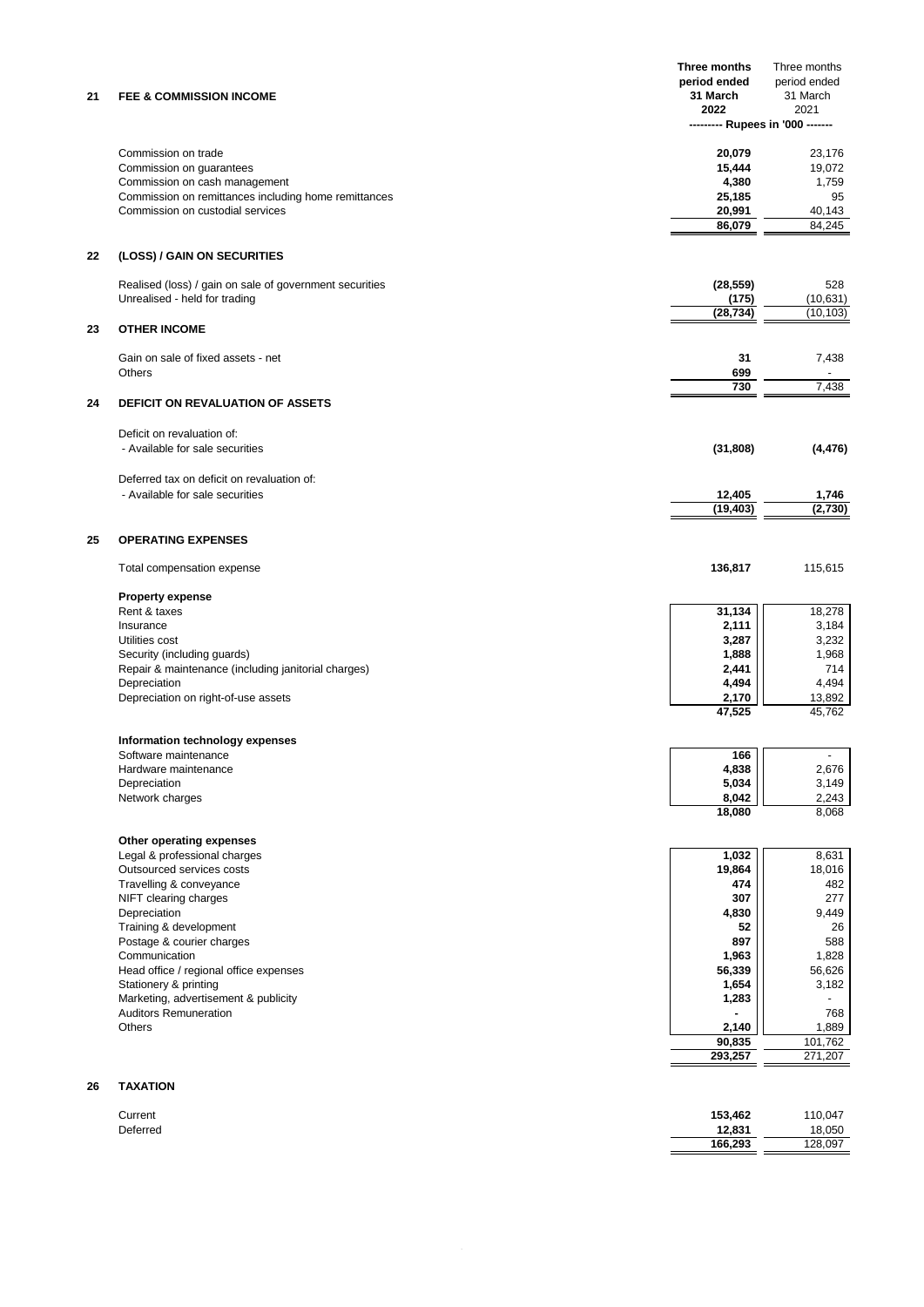#### **27 FAIR VALUE MEASUREMENTS**

#### **27.1 Fair value of financial assets**

The Pakistan Operations measures fair values using the following fair value hierarchy that reflects the significance of the inputs used in making the measurements:

- Level 1: Fair value measurements using quoted prices (unadjusted) in active markets for identical assets or liabilities.
- Level 2: Fair value measurements using inputs other than quoted prices included within Level 1 that are observable for the assets or liability, either directly (i.e. as prices) or indirectly (i.e. derived from prices).
- Level 3: Fair value measurements using input for the asset or liability that are not based on observable market data (i.e. unobservable inputs).

The table below analyses financial instruments measured at the end of the reporting period by the level in the fair value hierarchy into

|                                                                                                                                            |         | 31 March 2022                                                       |         |                        |
|--------------------------------------------------------------------------------------------------------------------------------------------|---------|---------------------------------------------------------------------|---------|------------------------|
|                                                                                                                                            |         | <b>Fair Value</b>                                                   |         |                        |
|                                                                                                                                            | Level 1 | Level 2                                                             | Level 3 | <b>Total</b>           |
|                                                                                                                                            |         |                                                                     |         |                        |
| On balance sheet financial instruments                                                                                                     |         |                                                                     |         |                        |
| Financial assets measured at fair value<br>Investments                                                                                     |         |                                                                     |         |                        |
| - Federal Government Securties<br><b>Other Assets</b>                                                                                      |         | 1,988,244                                                           |         | 1,988,244              |
| - Unrealized gain on forward foreign exchange contracts                                                                                    |         | 83,745                                                              |         | 83,745                 |
| <b>Financial Liabilities measured at fair value</b><br><b>Other Liabilities</b>                                                            |         |                                                                     |         |                        |
| - Unrealized loss on forward foreign exchange contracts                                                                                    |         | 129,242                                                             |         | 129,242                |
| Off-balance sheet financial instruments measured at fair value<br>Forward purchase of foreign exchange<br>Forward sale of foreign exchange |         | 6,477,207<br>6,366,669                                              |         | 6,477,207<br>6,366,669 |
|                                                                                                                                            |         |                                                                     |         |                        |
|                                                                                                                                            |         | 31 December 2021<br><b>Fair Value</b>                               |         |                        |
|                                                                                                                                            | Level 1 | Level <sub>2</sub>                                                  | Level 3 | Total                  |
|                                                                                                                                            |         |                                                                     |         |                        |
| On balance sheet financial instruments                                                                                                     |         | -------------------------- (Rupees in '000) ----------------------- |         |                        |
| Financial assets measured at fair value<br>Investments                                                                                     |         |                                                                     |         |                        |
| - Federal Government Securties<br><b>Other Assets</b>                                                                                      |         | 440,759                                                             |         | 440,759                |
| - Unrealized gain on forward foreign exchange contracts                                                                                    |         | 36,121                                                              |         | 36,121                 |
| Financial Liabilities measured at fair value<br><b>Other Liabilities</b>                                                                   |         |                                                                     |         |                        |
| - Unrealized loss on forward foreign exchange contracts                                                                                    |         | 36,708                                                              |         | 36,708                 |
| Off-balance sheet financial instruments measured at fair value                                                                             |         |                                                                     |         |                        |
| Forward purchase of foreign exchange                                                                                                       |         | 3,915,419                                                           |         | 3,915,419              |
| Forward sale of foreign exchange                                                                                                           |         | 8,454,081                                                           |         | 8,454,081              |

#### **27.2 Valuation techniques used in determination of fair values:**

Financial instruments included in level 2 comprise of Market Treasury Bills and forward foreign exchange contracts.

| ltem                                                          | Valuation approach and input used                                     |
|---------------------------------------------------------------|-----------------------------------------------------------------------|
| Forward foreign exchange contracts                            | The valuation has been determined by interpolating the FX revaluation |
|                                                               | rates announced by the State Bank of Pakistan.                        |
| Market Treasury Bills (MTB) / Pakistan Investment Bonds (PIB) | The fair value of MTBs and PIBs are derived using PKRV rates.         |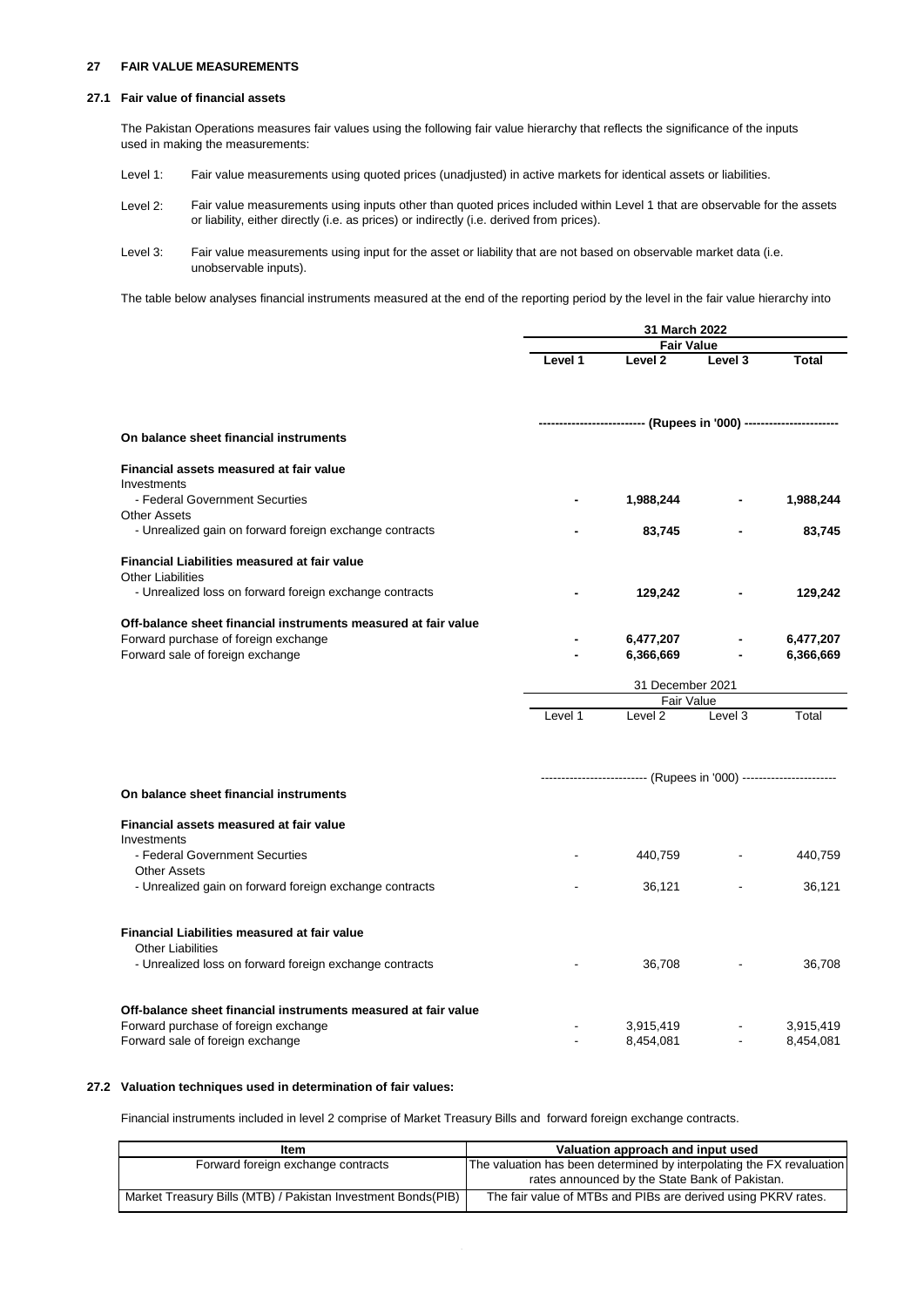#### **28 SEGMENT INFORMATION**

#### **28.1 Segment Details with respect to Business Activities**

DB Pakistan Operations operate under a transfer pricing framework that applies to all businesses and promotes pricing of :

- (i) assets in accordance with their underlying liquidity risk;
- (ii) liabilities in accordance with their funding maturity; and
- (iii) contingent liquidity exposures in accordance with the cost of providing for commensurate liquidity reserves to fund unexpected cash requirements.

Within this transfer pricing framework we allocate funding and liquidity risk costs and benefits to the business units and set financial incentives in line with the liquidity risk guidelines. Transfer prices are subject to liquidity (term) premiums depending on market conditions. Liquidity premiums are set by Treasury and picked up by a segregated liquidity account. The Treasury liquidity account is the aggregator of long- term liquidity costs. The management and cost allocation of the liquidity account is the key variable for transfer pricing funding costs within Deutsche Bank.

#### *Corporate Bank*

Corporate Bank provides commercial banking products and services for both corporates and financial institutions worldwide, including

domestic and cross-border payments, cash management, international trade finance, depository, custody and related services.

#### *Investment Bank*

Global Emerging Markets provides Foreign Exchange services to clients in Pakistan on the back of cross-border payments, international trade, institutional flows and bond trading.

#### *Infrastructure and Regional Management*

It includes all the back offices which are responsible to provide support services to the businesses. The Treasury business is also a part of Infrastructure and Regional Management.

| Corporate<br><b>Total</b><br>Investment<br>Infrastructure<br><b>Bank</b><br><b>Bank</b><br>& Regional<br><b>Management</b><br>-- (Rupees in '000) -----<br>Profit & Loss<br>Net mark-up / return<br>(229, 908)<br>5,200<br>655,486<br>430,778<br>(41, 401)<br>Inter segment revenue - net<br>554,981<br>(513,580)<br>Non mark-up / return / interest income<br>120,788<br>(29, 550)<br>249,274<br>158,036<br>Total Income<br>445,861<br>121,835<br>112,356<br>Segment direct expenses<br>(8,948)<br>(229, 116)<br>(62, 929)<br>Inter segment expense allocation<br>(175, 906)<br>(29, 114)<br>205,020<br><b>Total expenses</b><br>(238, 835)<br>(38,062)<br>(24,096)<br>Reversals / (Provisions)<br>$\blacksquare$<br>Profit before tax<br>207,026<br>83,773<br>88,260<br>31 March 2022<br>Corporate<br>Total<br>Investment<br>Infrastructure<br>Bank<br>Bank<br>& Regional<br>Management<br>----------- (Rupees in '000) ---------------<br><b>Balance Sheet</b><br>Cash & Bank balances<br>14,076,354<br>14,076,354<br>Net inter segment lending<br>20,624,107<br>20,624,107<br>Lendings to financial institutions<br>1,988,419<br>Investments<br>16,187,228<br>18,175,647<br>Advances - performing<br>5,874,718<br>5,874,718<br>- non-performing<br>96,511<br>96,511<br>- provision against advances<br>(104, 509)<br>Others<br>267,987<br>83,745<br>1,425,488<br>1,777,220<br><b>Total Assets</b><br>26,758,814<br>2,072,164<br>31,689,070<br>60,520,048<br>Borrowings<br>32<br>32<br>47<br>Deposits & other accounts<br>24,992,120<br>24,992,167<br>1,942,922<br>Net inter segment borrowing<br>18,681,185<br>20,624,107<br>Others<br>1,766,694<br>129,242<br>3,782,681<br><b>Total liabilities</b><br>26,758,814<br>2,072,164<br>22,463,945<br>51,294,923<br>Equity<br>9,225,125<br>26,758,814<br>2,072,164<br><b>Total Equity &amp; liabilities</b><br>31,689,070<br><b>Contingencies &amp; Commitments</b><br>32,959,704<br>12,630,889 |  | Three months period ended<br>31 March 2022 |            |
|------------------------------------------------------------------------------------------------------------------------------------------------------------------------------------------------------------------------------------------------------------------------------------------------------------------------------------------------------------------------------------------------------------------------------------------------------------------------------------------------------------------------------------------------------------------------------------------------------------------------------------------------------------------------------------------------------------------------------------------------------------------------------------------------------------------------------------------------------------------------------------------------------------------------------------------------------------------------------------------------------------------------------------------------------------------------------------------------------------------------------------------------------------------------------------------------------------------------------------------------------------------------------------------------------------------------------------------------------------------------------------------------------------------------------------------------------------------------------------------------------------------------------------------------------------------------------------------------------------------------------------------------------------------------------------------------------------------------------------------------------------------------------------------------------------------------------------------------------------------------------------------------------------------------------------------------|--|--------------------------------------------|------------|
|                                                                                                                                                                                                                                                                                                                                                                                                                                                                                                                                                                                                                                                                                                                                                                                                                                                                                                                                                                                                                                                                                                                                                                                                                                                                                                                                                                                                                                                                                                                                                                                                                                                                                                                                                                                                                                                                                                                                                |  |                                            |            |
|                                                                                                                                                                                                                                                                                                                                                                                                                                                                                                                                                                                                                                                                                                                                                                                                                                                                                                                                                                                                                                                                                                                                                                                                                                                                                                                                                                                                                                                                                                                                                                                                                                                                                                                                                                                                                                                                                                                                                |  |                                            |            |
|                                                                                                                                                                                                                                                                                                                                                                                                                                                                                                                                                                                                                                                                                                                                                                                                                                                                                                                                                                                                                                                                                                                                                                                                                                                                                                                                                                                                                                                                                                                                                                                                                                                                                                                                                                                                                                                                                                                                                |  |                                            |            |
|                                                                                                                                                                                                                                                                                                                                                                                                                                                                                                                                                                                                                                                                                                                                                                                                                                                                                                                                                                                                                                                                                                                                                                                                                                                                                                                                                                                                                                                                                                                                                                                                                                                                                                                                                                                                                                                                                                                                                |  |                                            |            |
|                                                                                                                                                                                                                                                                                                                                                                                                                                                                                                                                                                                                                                                                                                                                                                                                                                                                                                                                                                                                                                                                                                                                                                                                                                                                                                                                                                                                                                                                                                                                                                                                                                                                                                                                                                                                                                                                                                                                                |  |                                            |            |
|                                                                                                                                                                                                                                                                                                                                                                                                                                                                                                                                                                                                                                                                                                                                                                                                                                                                                                                                                                                                                                                                                                                                                                                                                                                                                                                                                                                                                                                                                                                                                                                                                                                                                                                                                                                                                                                                                                                                                |  |                                            | 680,052    |
|                                                                                                                                                                                                                                                                                                                                                                                                                                                                                                                                                                                                                                                                                                                                                                                                                                                                                                                                                                                                                                                                                                                                                                                                                                                                                                                                                                                                                                                                                                                                                                                                                                                                                                                                                                                                                                                                                                                                                |  |                                            | (300, 993) |
|                                                                                                                                                                                                                                                                                                                                                                                                                                                                                                                                                                                                                                                                                                                                                                                                                                                                                                                                                                                                                                                                                                                                                                                                                                                                                                                                                                                                                                                                                                                                                                                                                                                                                                                                                                                                                                                                                                                                                |  |                                            |            |
|                                                                                                                                                                                                                                                                                                                                                                                                                                                                                                                                                                                                                                                                                                                                                                                                                                                                                                                                                                                                                                                                                                                                                                                                                                                                                                                                                                                                                                                                                                                                                                                                                                                                                                                                                                                                                                                                                                                                                |  |                                            | (300, 993) |
|                                                                                                                                                                                                                                                                                                                                                                                                                                                                                                                                                                                                                                                                                                                                                                                                                                                                                                                                                                                                                                                                                                                                                                                                                                                                                                                                                                                                                                                                                                                                                                                                                                                                                                                                                                                                                                                                                                                                                |  |                                            | 379,059    |
|                                                                                                                                                                                                                                                                                                                                                                                                                                                                                                                                                                                                                                                                                                                                                                                                                                                                                                                                                                                                                                                                                                                                                                                                                                                                                                                                                                                                                                                                                                                                                                                                                                                                                                                                                                                                                                                                                                                                                |  |                                            |            |
|                                                                                                                                                                                                                                                                                                                                                                                                                                                                                                                                                                                                                                                                                                                                                                                                                                                                                                                                                                                                                                                                                                                                                                                                                                                                                                                                                                                                                                                                                                                                                                                                                                                                                                                                                                                                                                                                                                                                                |  |                                            |            |
|                                                                                                                                                                                                                                                                                                                                                                                                                                                                                                                                                                                                                                                                                                                                                                                                                                                                                                                                                                                                                                                                                                                                                                                                                                                                                                                                                                                                                                                                                                                                                                                                                                                                                                                                                                                                                                                                                                                                                |  |                                            |            |
|                                                                                                                                                                                                                                                                                                                                                                                                                                                                                                                                                                                                                                                                                                                                                                                                                                                                                                                                                                                                                                                                                                                                                                                                                                                                                                                                                                                                                                                                                                                                                                                                                                                                                                                                                                                                                                                                                                                                                |  |                                            |            |
|                                                                                                                                                                                                                                                                                                                                                                                                                                                                                                                                                                                                                                                                                                                                                                                                                                                                                                                                                                                                                                                                                                                                                                                                                                                                                                                                                                                                                                                                                                                                                                                                                                                                                                                                                                                                                                                                                                                                                |  |                                            |            |
|                                                                                                                                                                                                                                                                                                                                                                                                                                                                                                                                                                                                                                                                                                                                                                                                                                                                                                                                                                                                                                                                                                                                                                                                                                                                                                                                                                                                                                                                                                                                                                                                                                                                                                                                                                                                                                                                                                                                                |  |                                            |            |
|                                                                                                                                                                                                                                                                                                                                                                                                                                                                                                                                                                                                                                                                                                                                                                                                                                                                                                                                                                                                                                                                                                                                                                                                                                                                                                                                                                                                                                                                                                                                                                                                                                                                                                                                                                                                                                                                                                                                                |  |                                            |            |
|                                                                                                                                                                                                                                                                                                                                                                                                                                                                                                                                                                                                                                                                                                                                                                                                                                                                                                                                                                                                                                                                                                                                                                                                                                                                                                                                                                                                                                                                                                                                                                                                                                                                                                                                                                                                                                                                                                                                                |  |                                            |            |
|                                                                                                                                                                                                                                                                                                                                                                                                                                                                                                                                                                                                                                                                                                                                                                                                                                                                                                                                                                                                                                                                                                                                                                                                                                                                                                                                                                                                                                                                                                                                                                                                                                                                                                                                                                                                                                                                                                                                                |  |                                            |            |
|                                                                                                                                                                                                                                                                                                                                                                                                                                                                                                                                                                                                                                                                                                                                                                                                                                                                                                                                                                                                                                                                                                                                                                                                                                                                                                                                                                                                                                                                                                                                                                                                                                                                                                                                                                                                                                                                                                                                                |  |                                            |            |
|                                                                                                                                                                                                                                                                                                                                                                                                                                                                                                                                                                                                                                                                                                                                                                                                                                                                                                                                                                                                                                                                                                                                                                                                                                                                                                                                                                                                                                                                                                                                                                                                                                                                                                                                                                                                                                                                                                                                                |  |                                            |            |
|                                                                                                                                                                                                                                                                                                                                                                                                                                                                                                                                                                                                                                                                                                                                                                                                                                                                                                                                                                                                                                                                                                                                                                                                                                                                                                                                                                                                                                                                                                                                                                                                                                                                                                                                                                                                                                                                                                                                                |  |                                            | (104, 509) |
|                                                                                                                                                                                                                                                                                                                                                                                                                                                                                                                                                                                                                                                                                                                                                                                                                                                                                                                                                                                                                                                                                                                                                                                                                                                                                                                                                                                                                                                                                                                                                                                                                                                                                                                                                                                                                                                                                                                                                |  |                                            |            |
|                                                                                                                                                                                                                                                                                                                                                                                                                                                                                                                                                                                                                                                                                                                                                                                                                                                                                                                                                                                                                                                                                                                                                                                                                                                                                                                                                                                                                                                                                                                                                                                                                                                                                                                                                                                                                                                                                                                                                |  |                                            |            |
|                                                                                                                                                                                                                                                                                                                                                                                                                                                                                                                                                                                                                                                                                                                                                                                                                                                                                                                                                                                                                                                                                                                                                                                                                                                                                                                                                                                                                                                                                                                                                                                                                                                                                                                                                                                                                                                                                                                                                |  |                                            |            |
|                                                                                                                                                                                                                                                                                                                                                                                                                                                                                                                                                                                                                                                                                                                                                                                                                                                                                                                                                                                                                                                                                                                                                                                                                                                                                                                                                                                                                                                                                                                                                                                                                                                                                                                                                                                                                                                                                                                                                |  |                                            |            |
|                                                                                                                                                                                                                                                                                                                                                                                                                                                                                                                                                                                                                                                                                                                                                                                                                                                                                                                                                                                                                                                                                                                                                                                                                                                                                                                                                                                                                                                                                                                                                                                                                                                                                                                                                                                                                                                                                                                                                |  |                                            |            |
|                                                                                                                                                                                                                                                                                                                                                                                                                                                                                                                                                                                                                                                                                                                                                                                                                                                                                                                                                                                                                                                                                                                                                                                                                                                                                                                                                                                                                                                                                                                                                                                                                                                                                                                                                                                                                                                                                                                                                |  |                                            | 5,678,617  |
|                                                                                                                                                                                                                                                                                                                                                                                                                                                                                                                                                                                                                                                                                                                                                                                                                                                                                                                                                                                                                                                                                                                                                                                                                                                                                                                                                                                                                                                                                                                                                                                                                                                                                                                                                                                                                                                                                                                                                |  |                                            |            |
|                                                                                                                                                                                                                                                                                                                                                                                                                                                                                                                                                                                                                                                                                                                                                                                                                                                                                                                                                                                                                                                                                                                                                                                                                                                                                                                                                                                                                                                                                                                                                                                                                                                                                                                                                                                                                                                                                                                                                |  |                                            | 9,225,125  |
|                                                                                                                                                                                                                                                                                                                                                                                                                                                                                                                                                                                                                                                                                                                                                                                                                                                                                                                                                                                                                                                                                                                                                                                                                                                                                                                                                                                                                                                                                                                                                                                                                                                                                                                                                                                                                                                                                                                                                |  |                                            | 60,520,048 |
|                                                                                                                                                                                                                                                                                                                                                                                                                                                                                                                                                                                                                                                                                                                                                                                                                                                                                                                                                                                                                                                                                                                                                                                                                                                                                                                                                                                                                                                                                                                                                                                                                                                                                                                                                                                                                                                                                                                                                |  |                                            | 45,590,593 |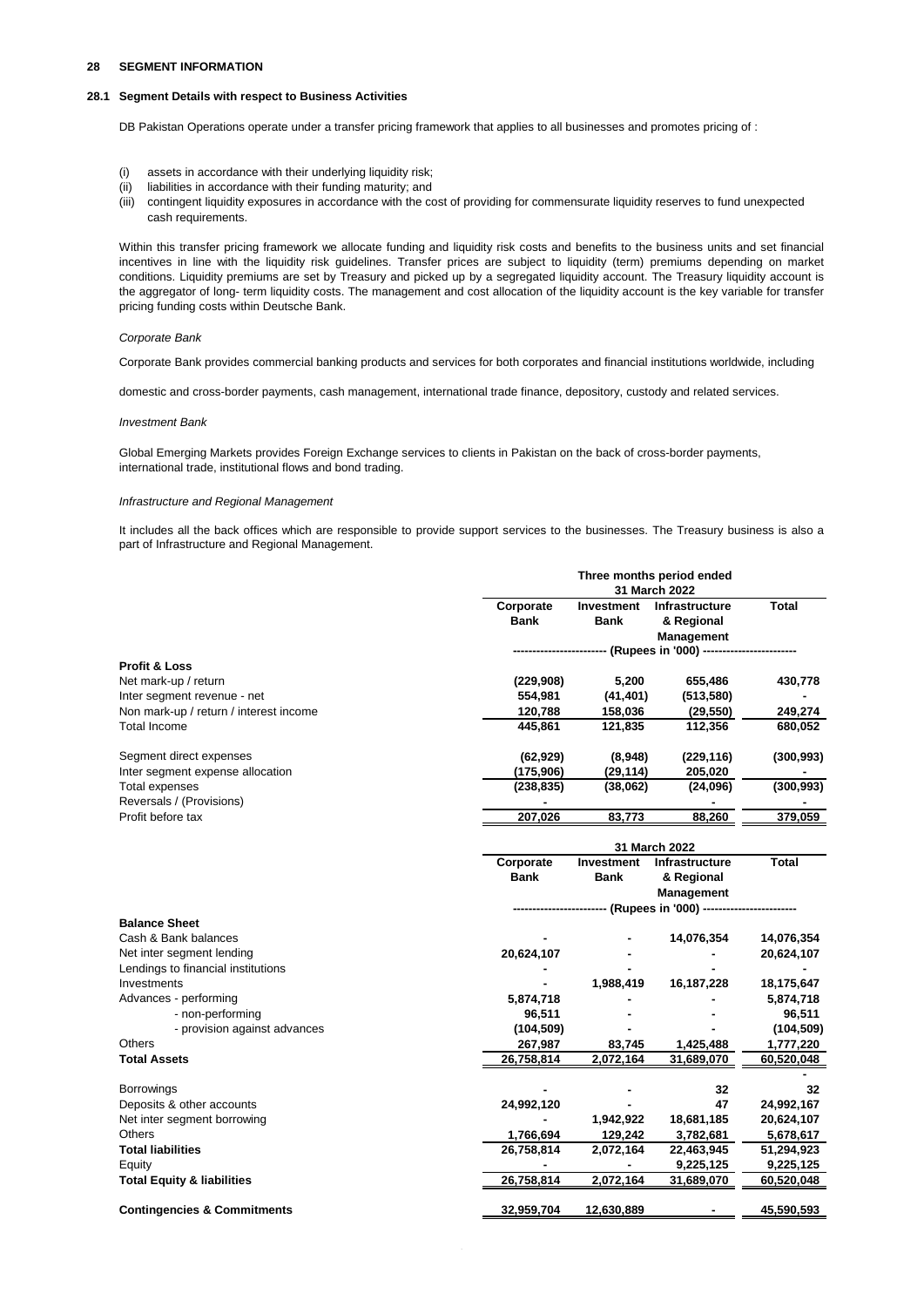|                                        |                          |                    | Three months period ended<br>31 March 2021    |            |
|----------------------------------------|--------------------------|--------------------|-----------------------------------------------|------------|
|                                        | Corporate<br><b>Bank</b> | Investment<br>Bank | Infrastructure<br>& Regional<br>Management    | Total      |
|                                        |                          |                    | --- (Rupees in '000) ------------------------ |            |
| <b>Profit &amp; Loss</b>               |                          |                    |                                               |            |
| Net mark-up / return                   | (336,501)                | 7,470              | 571,722                                       | 242,691    |
| Inter segment revenue - net            | 590,204                  | (26, 404)          | (563, 800)                                    |            |
| Non mark-up / return / interest income | 121,444                  | 114,617            | 62,746                                        | 298,807    |
| Total Income                           | 375,147                  | 95,683             | 70,668                                        | 541,498    |
| Segment direct expenses                | (85, 635)                | (6, 807)           | (184, 171)                                    | (276, 613) |
| Inter segment expense allocation       | (195, 164)               | (13,264)           | 208,428                                       |            |
| Total expenses                         | (280,799)                | (20,071)           | 24,257                                        | (276, 613) |
| Reversals / (Provisions)               |                          |                    |                                               |            |
| Profit before tax                      | 94,348                   | 75,612             | 94,925                                        | 264,885    |

|                                        |                   |                    | 31 December 2021                                                   |            |
|----------------------------------------|-------------------|--------------------|--------------------------------------------------------------------|------------|
|                                        | Corporate<br>Bank | Investment<br>Bank | Infrastructure<br>& Regional<br>Management                         | Total      |
|                                        |                   |                    | ------------------------ (Rupees in '000) ------------------------ |            |
| <b>Balance Sheet</b>                   |                   |                    |                                                                    |            |
| Cash & Bank balances                   |                   |                    | 14,885,606                                                         | 14,885,606 |
| Net inter segment lending              | 22,333,256        |                    |                                                                    | 22,333,256 |
| Lendings to financial institutions     |                   |                    | 4,431,289                                                          | 4,431,289  |
| Investments                            |                   | 440,759            | 13,911,333                                                         | 14,352,092 |
| Advances - performing                  | 4,347,517         |                    |                                                                    | 4,347,517  |
| - non-performing                       | 96,511            |                    |                                                                    | 96,511     |
| - provision against advances           | (104, 509)        |                    |                                                                    | (104, 509) |
| <b>Others</b>                          | 324,874           | 36,121             | 1,495,593                                                          | 1,856,588  |
| <b>Total Assets</b>                    | 26,997,649        | 476,880            | 34,723,821                                                         | 62,198,350 |
| <b>Borrowings</b>                      |                   |                    | 9,334                                                              | 9,334      |
| Deposits & other accounts              | 25,879,216        |                    |                                                                    | 25,879,216 |
| Net inter segment borrowing            |                   | 440,172            | 21,893,084                                                         | 22,333,256 |
| <b>Others</b>                          | 1,118,433         | 36,708             | 3,956,044                                                          | 5,111,185  |
| <b>Total liabilities</b>               | 26,997,649        | 476,880            | 25,858,462                                                         | 53,332,991 |
| Head office account                    |                   |                    | 8,865,359                                                          | 8,865,359  |
| <b>Total Equity &amp; liabilities</b>  | 26,997,649        | 476,880            | 34,723,821                                                         | 62,198,350 |
| <b>Contingencies &amp; Commitments</b> | 32,271,846        | 12,422,401         |                                                                    | 44,694,247 |
|                                        |                   |                    |                                                                    |            |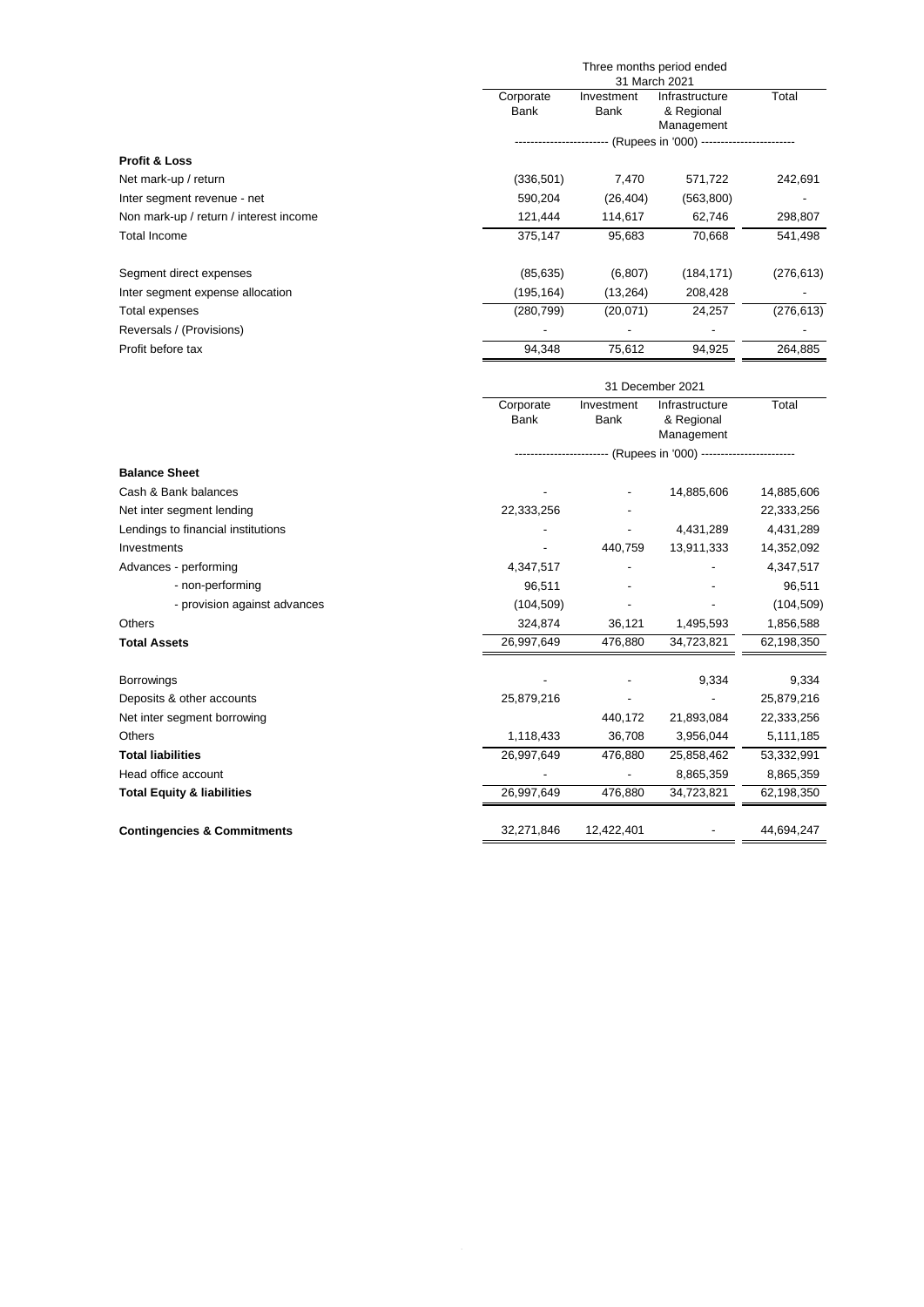#### **29 RELATED PARTY TRANSACTIONS**

Related parties comprise of Head office, other branches of the Bank and employees' retirement benefit funds. The transactions with related parties are conducted under normal course of business at arm's length prices. The Pakistan Operations also provide advances to employees at reduced rate in accordance with their terms of employment. The transactions and balances with related parties, other than those under the terms of employment and those disclosed elsewhere are summarized as follows:

|                                                         |                                    | 31 March 2022                  |                          |                                   | 31 December 2021                             |                          |  |
|---------------------------------------------------------|------------------------------------|--------------------------------|--------------------------|-----------------------------------|----------------------------------------------|--------------------------|--|
|                                                         | <b>Head office</b><br>and branches | Key<br>management<br>personnel | Other related<br>parties | Head office<br>and branches       | Key<br>management<br>personnel               | Other related<br>parties |  |
|                                                         |                                    |                                |                          | ------ (Rupees in '000) --------- |                                              |                          |  |
|                                                         |                                    |                                |                          |                                   |                                              |                          |  |
| <b>Balances with other banks</b><br>In current accounts | 1,032,503                          |                                |                          | 5,331,327                         |                                              |                          |  |
|                                                         |                                    |                                |                          |                                   |                                              |                          |  |
| <b>Advances</b>                                         |                                    |                                |                          |                                   |                                              |                          |  |
| Opening balance                                         |                                    | 27,123                         |                          |                                   | 73,105                                       |                          |  |
| Addition during the year                                |                                    | $\blacksquare$                 |                          |                                   | 38,950                                       |                          |  |
| Repaid during the year                                  |                                    | (1, 522)                       |                          |                                   | (84, 932)                                    |                          |  |
| Transfer in / (out) - net                               |                                    | $\blacksquare$                 |                          |                                   | $\sim$                                       |                          |  |
| Closing balance                                         |                                    | 25,601                         |                          |                                   | 27,123                                       |                          |  |
| <b>Other Assets</b>                                     |                                    |                                |                          |                                   |                                              |                          |  |
| Receivable from staff retirement fund                   |                                    |                                | 13,740                   |                                   |                                              | 9,450                    |  |
| <b>Borrowings</b>                                       |                                    |                                |                          |                                   |                                              |                          |  |
| Opening balance                                         | 9,334                              |                                |                          | 20,819                            |                                              |                          |  |
| Borrowings during the year                              | 1,099                              |                                |                          | 29,141,085                        |                                              |                          |  |
| Settled during the year                                 | (10, 401)                          |                                |                          | (29, 152, 570)                    |                                              |                          |  |
| Closing balance                                         | 32                                 |                                |                          | 9,334                             |                                              |                          |  |
|                                                         |                                    |                                |                          |                                   |                                              |                          |  |
| Deposits and other accounts                             |                                    |                                |                          |                                   |                                              |                          |  |
| Opening balance                                         |                                    | 7,163                          | 20,184                   | 89                                | 12,345                                       | 26,220                   |  |
| Received during the year                                | 148,661                            | 34,638                         | 396,444                  | 1,208,401                         | 349,497                                      | 3,798,474                |  |
| Withdrawn during the year                               | (148, 613)                         | (39, 426)                      | (403, 402)               | (1,208,490)                       | (354, 679)                                   | (3,804,510)              |  |
| Transfer in / (out) - net                               |                                    | $\blacksquare$                 | $\blacksquare$           |                                   | $\blacksquare$                               |                          |  |
| Closing balance                                         | 47                                 | 2,375                          | 13,226                   | $\overline{\phantom{a}}$          | 7,163                                        | 20,184                   |  |
| <b>Other Liabilities</b>                                |                                    |                                |                          |                                   |                                              |                          |  |
| Interest / mark-up payable                              |                                    |                                |                          |                                   |                                              |                          |  |
| Other liabilities                                       | 3,376,409                          |                                |                          | 3,296,365                         |                                              |                          |  |
|                                                         |                                    |                                |                          |                                   |                                              |                          |  |
| <b>Contingencies and Commitments</b>                    |                                    |                                |                          |                                   |                                              |                          |  |
| Other contingencies                                     | 6,541,030                          |                                |                          | 6,733,125                         |                                              |                          |  |
|                                                         |                                    |                                |                          | 31 March 2022                     | Three months period ended                    | 31 March 2021            |  |
|                                                         |                                    |                                | <b>Head office</b>       | Key                               |                                              | Key                      |  |
|                                                         |                                    |                                | and                      | management                        | Head office<br>and branches                  | management               |  |
|                                                         |                                    |                                | branches                 | personnel                         |                                              | personnel                |  |
|                                                         |                                    |                                |                          |                                   | --------------- (Rupees in '000) ----------- |                          |  |
| Income                                                  |                                    |                                |                          |                                   |                                              |                          |  |
| Mark-up / return / interest earned                      |                                    |                                |                          | 129                               |                                              | 563                      |  |
| <b>Expense</b>                                          |                                    |                                |                          |                                   |                                              |                          |  |
| Operating expenses                                      |                                    |                                | 56,339                   | 35,124                            | 56,626                                       | 17,526                   |  |